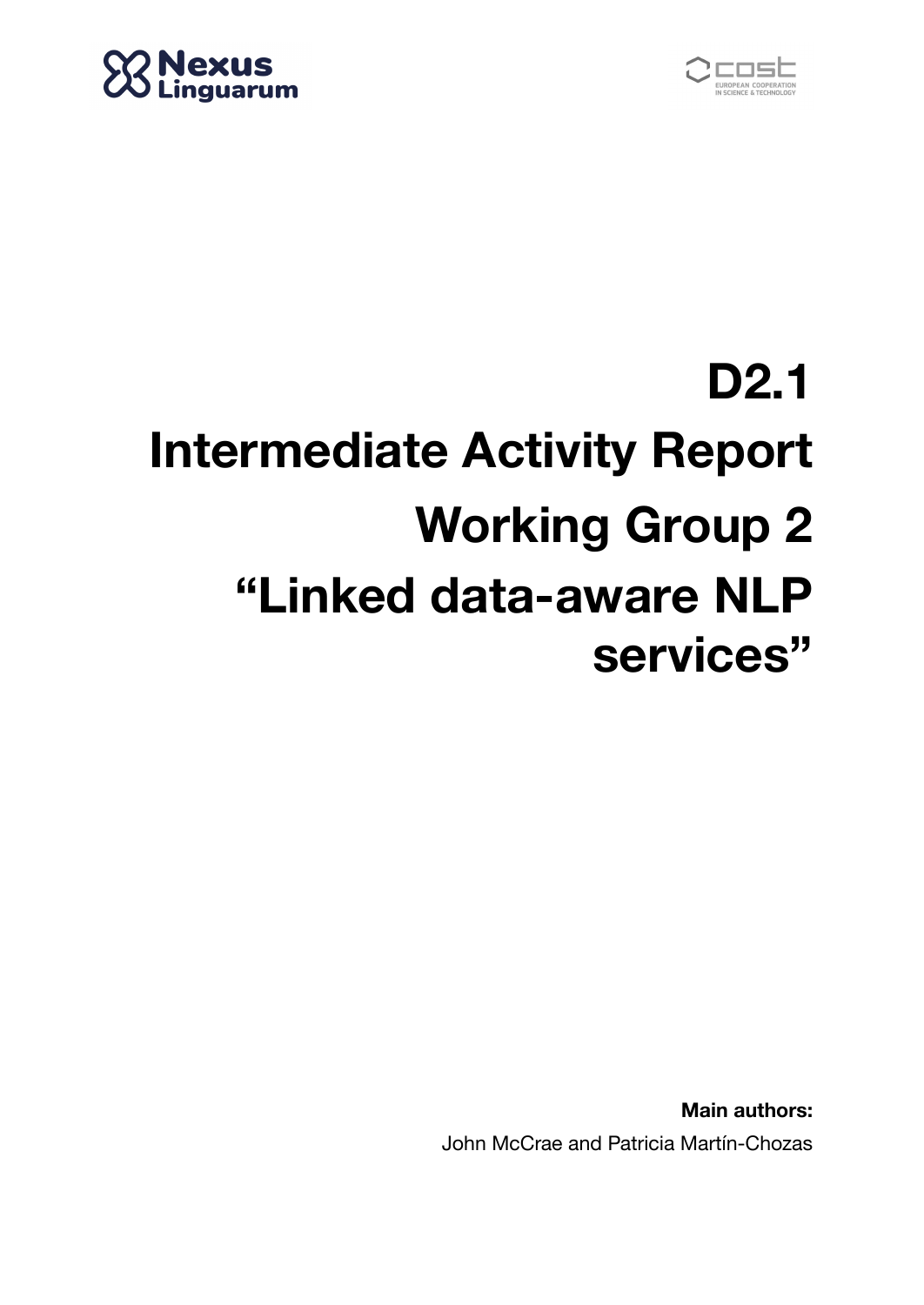

| <b>Project Acronym</b>                      | NexusLinguarum                                                      |  |  |  |
|---------------------------------------------|---------------------------------------------------------------------|--|--|--|
| <b>Project Title</b>                        | European network for Web-centred linguistic data science            |  |  |  |
| <b>COST Action</b>                          | 18209                                                               |  |  |  |
| <b>Starting Date</b>                        | 26 October 2019                                                     |  |  |  |
| <b>Duration</b>                             | 48 months                                                           |  |  |  |
| <b>Project Website</b>                      | https://nexuslinguarum.eu/                                          |  |  |  |
| <b>Chair</b>                                | Jorge Gracia                                                        |  |  |  |
| <b>Main authors</b>                         | John McCrae and Patricia Martín-Chozas                              |  |  |  |
| Arrest and the second company of the second | Material Teneration Union Organization Office the Material Manuel M |  |  |  |

**Contributors** Minna Tamper, Hugo Gonçalo Oliveira, Marco Maru, Mohammad Fazleh Elahi, Rute Costa, Elena Montiel-Ponsoda, Ciprian-Octavian Truică, Barbara McGillivray, Giedre Valunaite Oleskeviciene, Katerina Zdravkova, Sara Carvalho, Liudmila Mockienė, Jorge Gracia, Mariana Damova, Bharathi Raja Chakravarthi, Mike Rosner

**Reviewer** NexusLinguarum core group team

**Version | Status** Final

**Date** 29/11/2021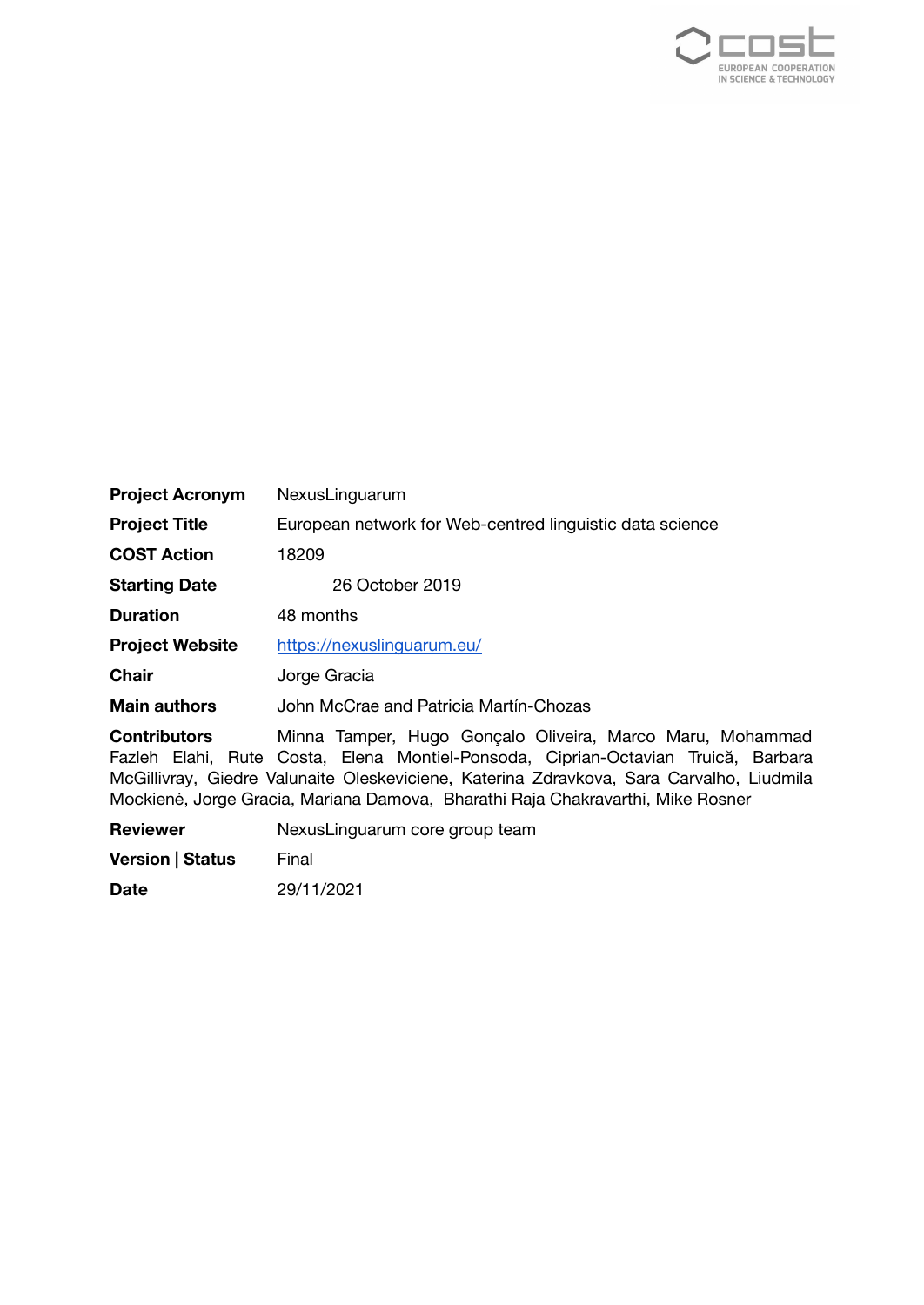# **88 Nexus<br>88 Linguarum**



## **Acronyms List**

| CА          | <b>COST Action</b>                             |
|-------------|------------------------------------------------|
| <b>EL</b>   | <b>Entity Linking</b>                          |
| <b>ISO</b>  | International Organization for Standardization |
| KE          | Knowledge Extraction                           |
| <b>KM</b>   | Knowledge Management                           |
| <b>LMF</b>  | Lexical Markup Framework                       |
| LD          | <b>Linked Data</b>                             |
| LD4LT       | Linked Data for Language Technology            |
| <b>LLD</b>  | Linguistic Linked Data                         |
| <b>LLOD</b> | Linguistic Linked Open Data                    |
| <b>LOD</b>  | Linked Open Data                               |
| LR          | Language Resource                              |
| MT          | <b>Machine Translation</b>                     |
| <b>NLP</b>  | Natural Language Processing                    |
| QA          | <b>Question Answering</b>                      |
| <b>RDF</b>  | <b>Resource Description Framework</b>          |
| <b>SOTA</b> | State Of The Art                               |
| <b>STSM</b> | <b>Short Term Scientific Mission</b>           |
| SW          | Semantic Web                                   |
| <b>TEI</b>  | <b>Text Encoding Initiative</b>                |
| UC          | Use Case                                       |
| WG          | <b>Working Group</b>                           |
| <b>WSD</b>  | <b>Word Sense Disambiguation</b>               |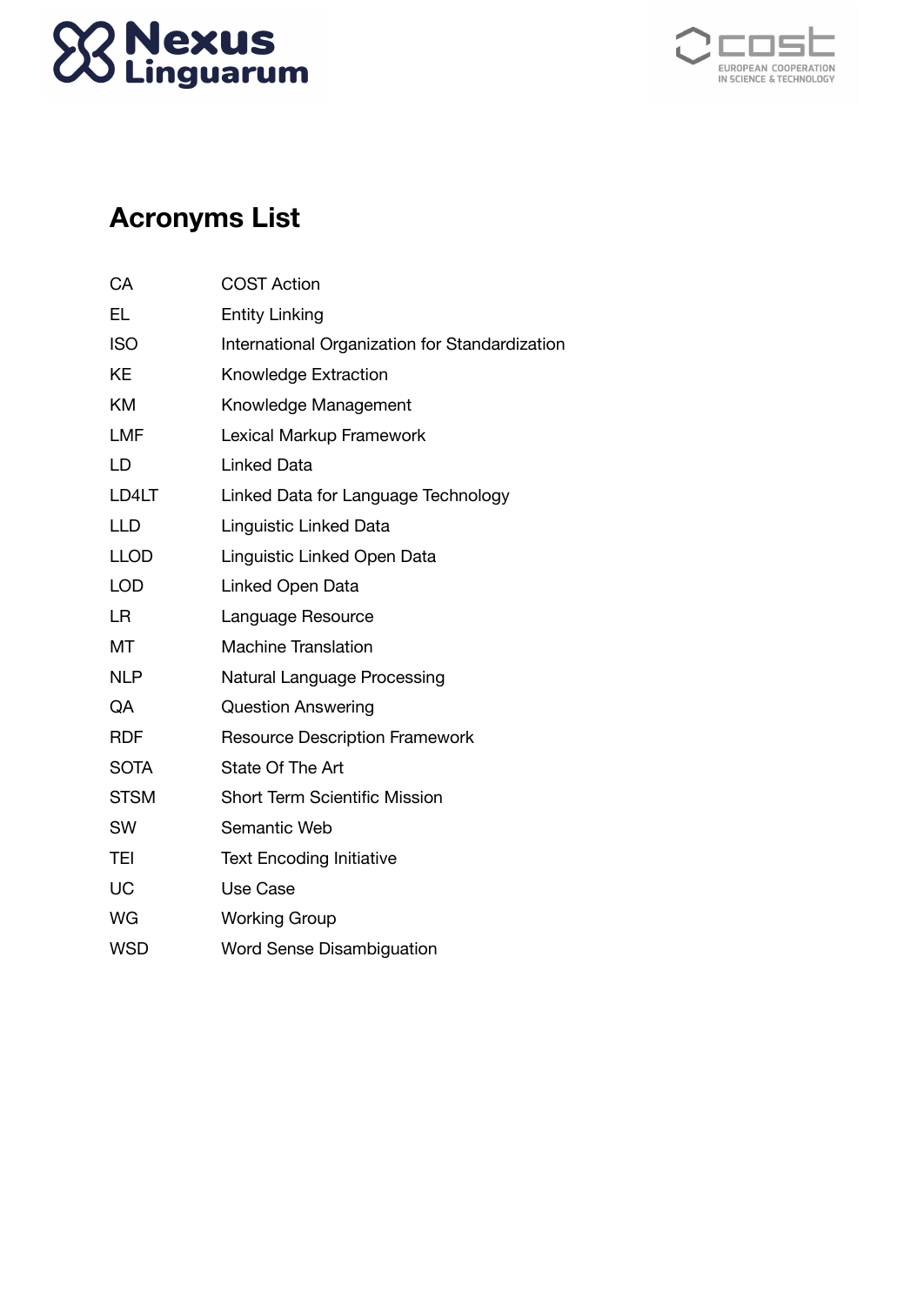



## **Table of Contents**

| <b>Executive Summary</b>                                           |    |  |
|--------------------------------------------------------------------|----|--|
| 1. Introduction                                                    |    |  |
| 2. Tasks Reports                                                   |    |  |
| 2.1. Task 2.1 LLOD in Knowledge extraction                         | 8  |  |
| 2.2. Task 2.2 LLOD in Machine Translation                          | 9  |  |
| 2.3. Task 2.3 LLOD in Multilingual Question Answering              | 9  |  |
| 2.4. Task 2.4 LLOD in Word Sense Disambiguation and Entity Linking | 10 |  |
| 2.5. Task 2.5 LLOD in Terminology and Knowledge Management         | 11 |  |
| 3. Short Time Scientific Missions and Virtual Mobility Grants      |    |  |
| <b>4. Organised Events</b>                                         | 15 |  |
| 4.1 Bielefeld's Hackathon                                          | 15 |  |
| 4.2 Lisbon Training School                                         |    |  |
| 4.3 TOTh conference                                                | 16 |  |
| 5. Interaction with other WGs                                      |    |  |
| <b>6. Future Directions</b>                                        |    |  |
| 7. WG2 publications                                                |    |  |
| <b>References</b>                                                  | 21 |  |
|                                                                    |    |  |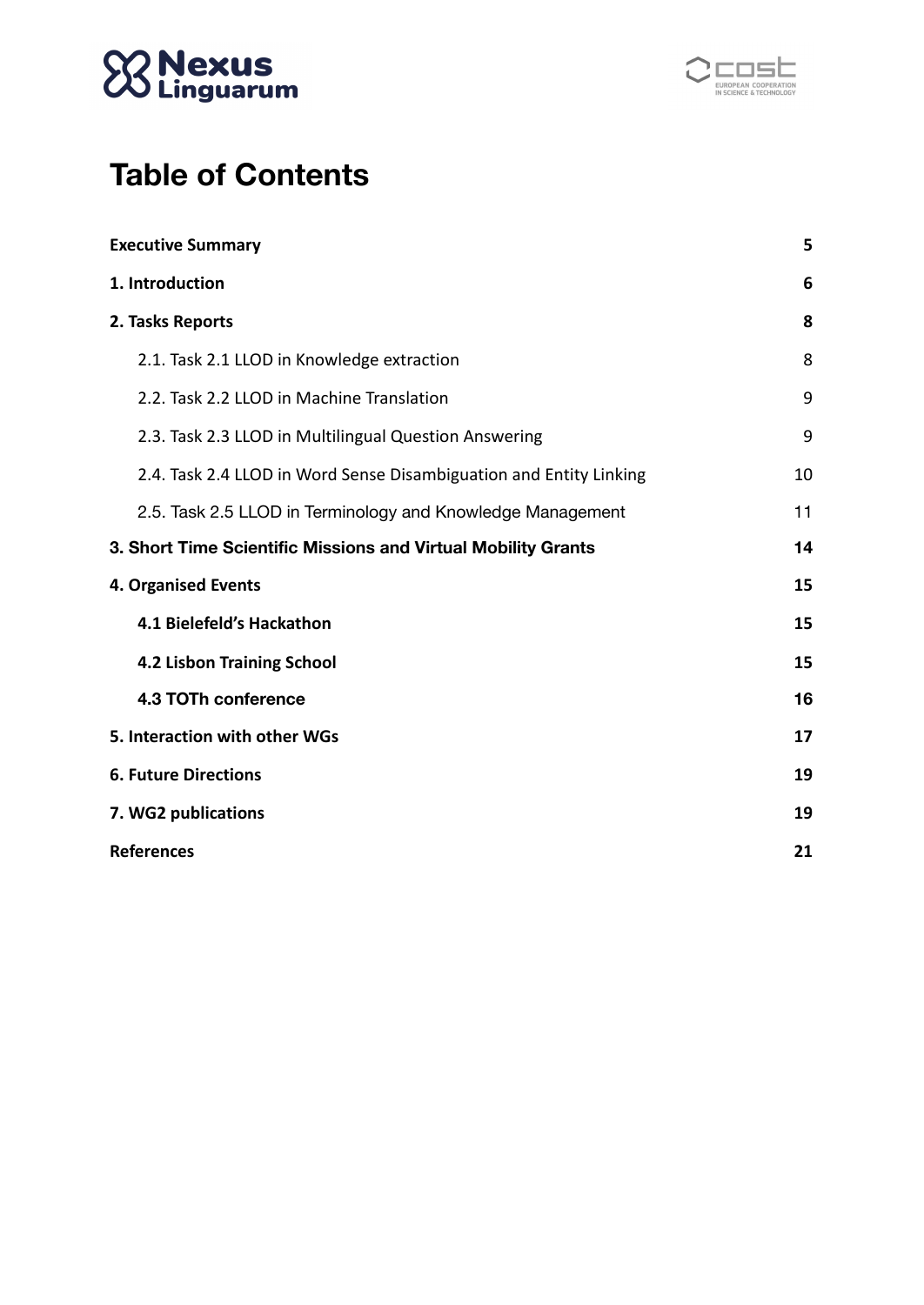



## <span id="page-4-0"></span>**Executive Summary**

This report summarises the progress and future actions of Working Group 2 (WG2), "Linked data-aware NLP services", as part of the NexusLinguarum COST Action (CA) CA18209. During the last months, we have successfully re-organised the leading structure of the group, which translates into fluent collaborations amongst the different group tasks and with other working groups. This document describes the work done as of November 2021, including task activities, interaction with other other working groups, STSMs and VMGs, and other events. The result of WG2 progress is materialised in the form of scientific publications, applications, and organization of datathons, workshops and conferences with the objective of finding the perfect symbiosis between LLOD and NLP.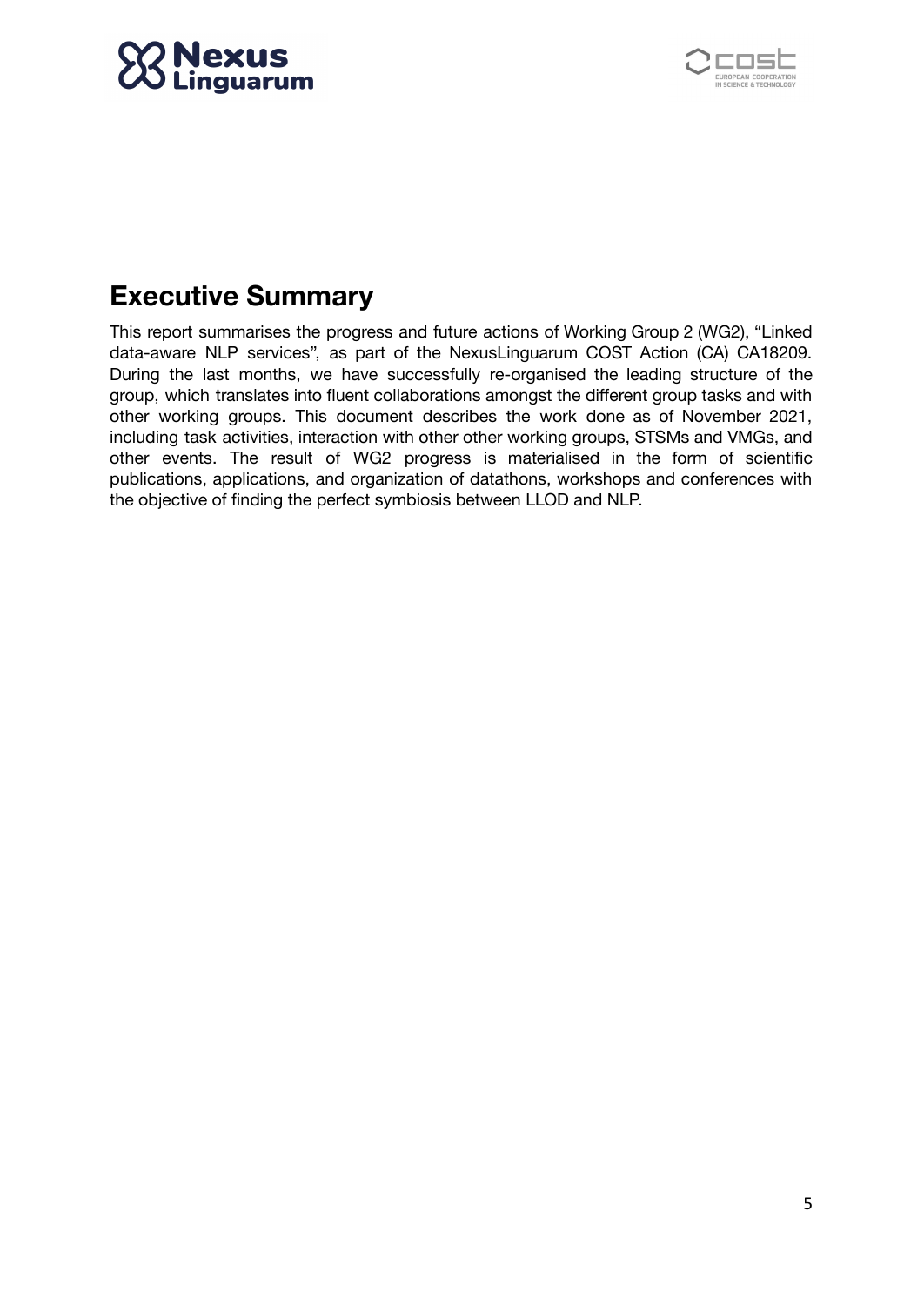



## <span id="page-5-0"></span>**1. Introduction**

While Working Group 1 focuses on the generation, modeling and publication of language resources following the paradigm of Linked Open Data, Working Group 2 is in charge of using them to improve different Natural Language Processing tasks, such as Knowledge Extraction, Machine Translation, Question Answering, amongst others.

Therefore, the objectives of WG2 include the application of distributional models and neural networks in knowledge extraction; the exploration of relations amongst word embeddings and its conversion into Linked Data; the application of MT to generate language resources; the automatic translation of natural language into SPARQL queries and the application of LLOD resources to extract disambiguated knowledge, to mention but a few.

To fulfill those objectives, Working Group 2 is organized into five tasks:

- 1. **LLOD in Knowledge Extraction**, focused on the extraction of knowledge (structured information) from documents, with the help of neural networks and LD.
- 2. **LLOD in Machine Translation**, focused on the creation and application of LD for machine translation in under-resourced scenarios.
- 3. **LLOD in Multilingual Question Answering**, focused on the development of ontology-based multilingual QA.
- 4. **LLOD in Word Sense Disambiguation and Entity Linking,** focused on the creation of approaches and systems exploiting LD to automatically determine the meaning of an ambiguous word in context.
- 5. **LLOD in Terminology and Knowledge Management**, focused on the generation, modeling and application of terminologies in SW formats.

During the first months of the project, there was no fixed leadership structure for these tasks, but at this moment, each of the tasks is headed by one leader and, in some cases, by one co-leader, who are expert researchers in these areas (see Table 1). The WG2 mailing lists counts with 88 participants, from which around 25 regularly attend telcos.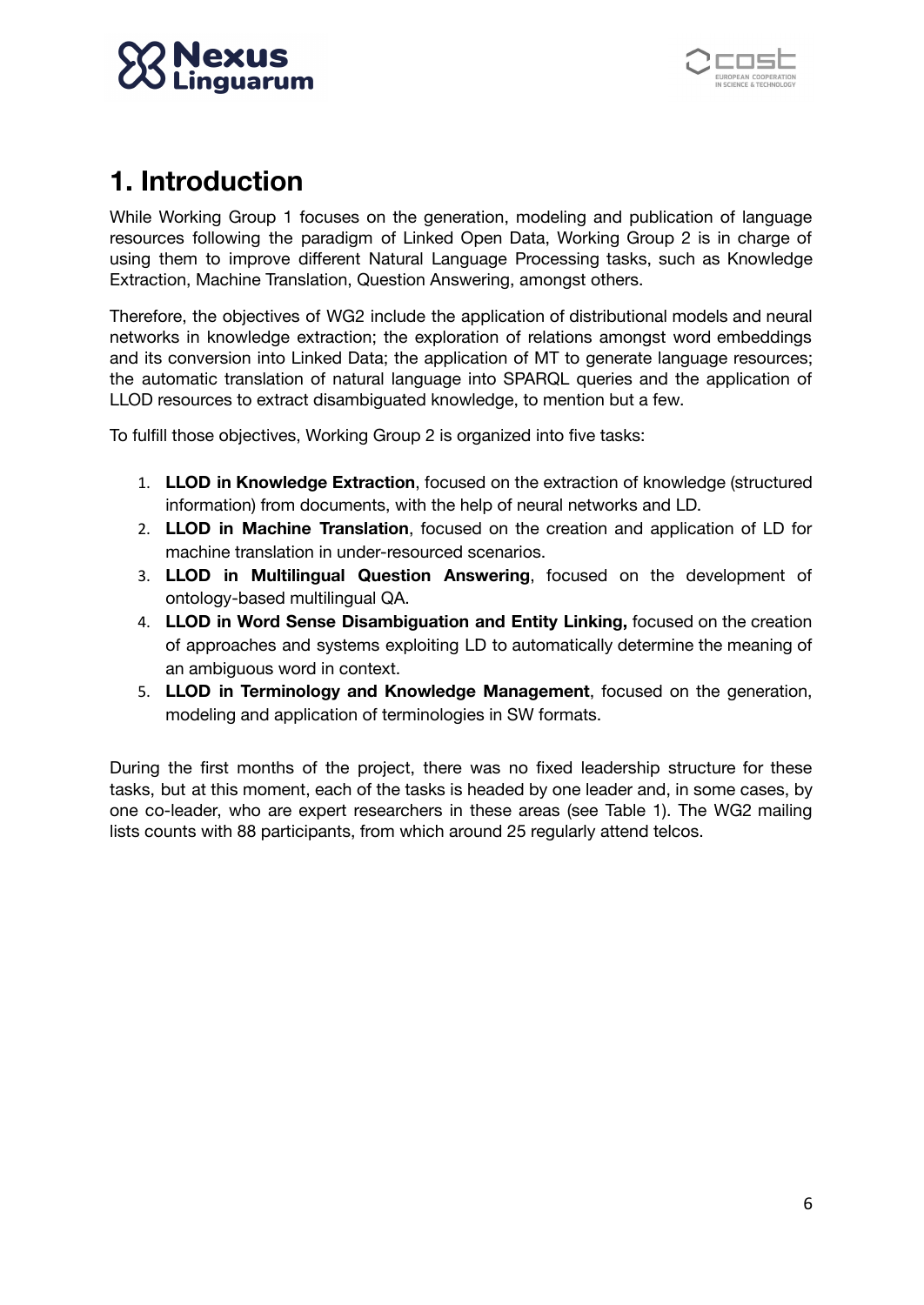## **SS Nexus**<br>23 Linguarum



| <b>Role</b>        | <b>Name</b>                          | <b>Affiliation</b>                                    | <b>Country</b> |
|--------------------|--------------------------------------|-------------------------------------------------------|----------------|
| <b>WG2 leader</b>  | <b>Patricia</b><br>Martín-Chozas     | <b>Universidad</b><br>Politécnica de<br><b>Madrid</b> | Spain          |
| WG2 co-leader      | John P. McCrae                       | <b>NUI Galway</b>                                     | Ireland        |
| Task 2.1 leader    | Hugo Gonçalo<br>Oliveira             | University of<br>Coimbra                              | Portugal       |
| Task 2.1 co-leader | Minna Tamper                         | <b>Aalto University</b>                               | Finland        |
| Task 2.2 leader    | <b>Bharathi Raja</b><br>Chakravarthi | <b>NUI Galway</b>                                     | <b>Ireland</b> |
| Task 2.2 co-leader | <b>John McCrae</b>                   | <b>NUI Galway</b>                                     | Ireland        |
| Task 2.3 leader    | <b>Mohammad Fazleh</b><br>Elahi      | <b>Uni Bielefeld</b>                                  | Germany        |
| Task 2.3 co-leader | <b>Philipp Cimiano</b>               | <b>Uni Bielefeld</b>                                  | Germany        |
| Task 2.4 leader    | <b>Marco Maru</b>                    | <b>Sapienza University</b><br>of Rome                 | <b>Italy</b>   |
| Task 2.5 leader    | Elena<br><b>Montiel-Ponsoda</b>      | <b>Universidad</b><br>Politécnica de<br><b>Madrid</b> | Spain          |
| Task 2.5 co-leader | <b>Rute Costa</b>                    | Universidade Nova<br>de Lisboa                        | Portugal       |

**Table 1.** WG2 Structure (as of November 1st, 2021).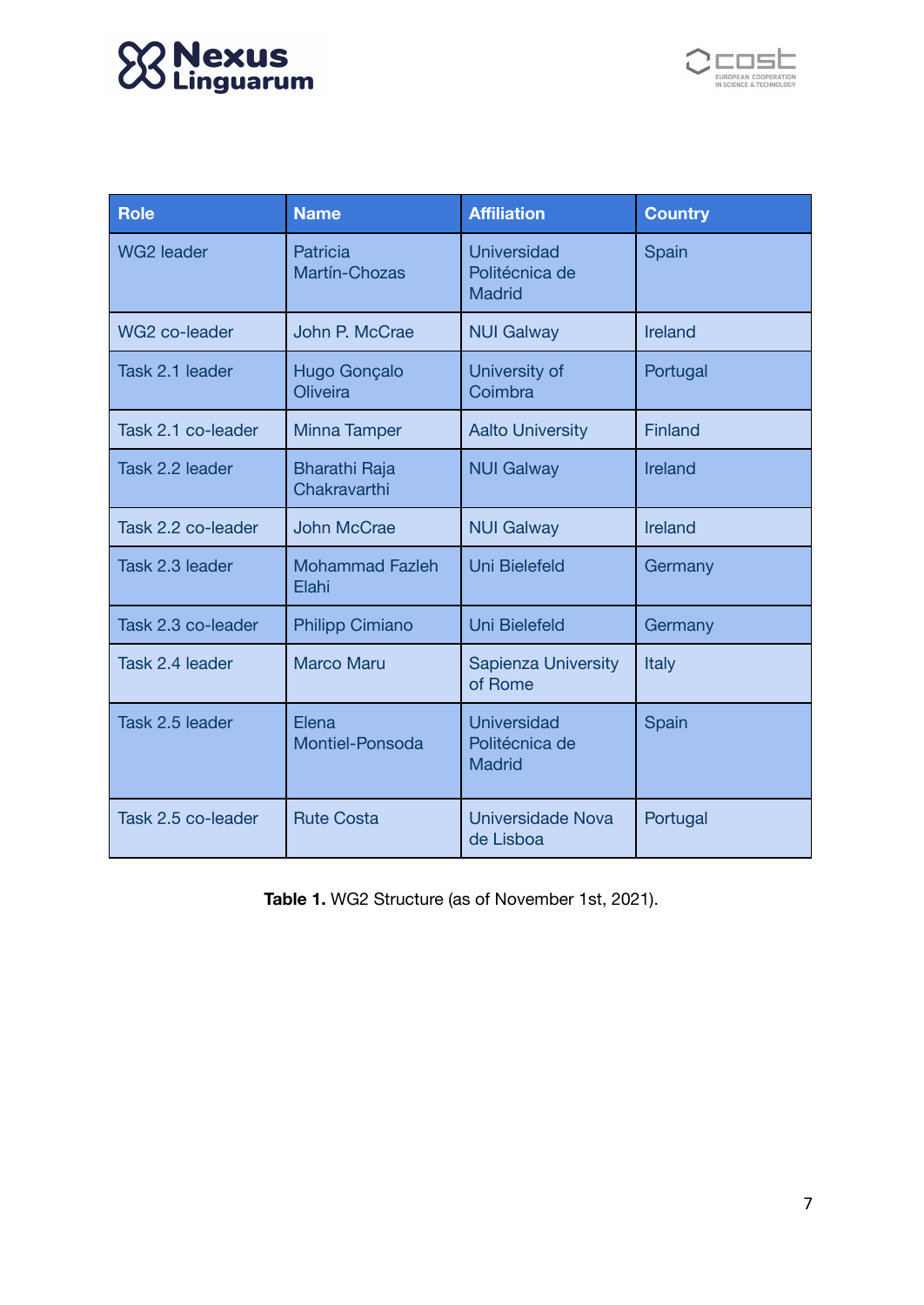



## <span id="page-7-0"></span>**2. Tasks Reports**

## <span id="page-7-1"></span>**2.1. Task 2.1 LLOD in Knowledge Extraction**

#### **Task Leaders:**

- Leader: Hugo Gonçalo Oliveira
- Co-leader: Minna Tamper

#### **General Overview**

The task centers around themes of knowledge extraction from textual documents. Currently, its main focus is on exploring distributional models (e.g., word2vec, GloVe) and large neural language models (e.g., BERT, GPT) for the extraction of knowledge. This knowledge (i.e., named entities and / or relations) can be easily converted to LD and used in the creation or enrichment of new or existing knowledge bases.

Inspiration follows the acquisition of relations of different types from word embeddings (Drozd et al., 2016) and the utilization of neural language models as knowledge bases (Petroni et al., 2019). Also, by identifying relations and linguistic properties of words, the data can be used to create more detailed materials for training linguistic parsers and named entity extraction tools for highly inflected languages, such as Finnish.

#### **Progress**

- The HENKO ontology has been created for person names and one of its goals is to provide data for various knowledge extraction tools that can be used for different texts (Tamper et al., 2020). Also, initial systems have been created for knowledge extraction from Finnish language texts (Tamper et al., 2020) and their development continues. Here, the goal has been to create an ontology of information to enable identification of novel named entities from texts that can be otherwise disregarded by the machine learning based NER tools.
- GloVe embeddings were explored for the suggestion of lexico-semantic relations for enriching a Portuguese wordnet (de Paiva et al., 2012), taking advantage of analogy-solving methods (Gonçalo Oliveira et al., 2021).
- A BERT model pre-trained for Portuguese (Souza et al., 2020) was used as a masked language model and assessed in the automatic acquisition of lexico-semantic relations (e.g., hypernymy, part-of), by taking advantage of a set of handcrafted lexical patterns (Gonçalo Oliveira, 2021).
- Macedonian adjectives have a rich inflectional paradigm (Zdravkova and Petrovski, 2007). Language specific are the two different inflected forms for the adjectives with an identical lemma, root and morphosyntactic description. They depend on the etymology of the adjective and determine the prospective collocations and translation equivalents. Automatic extraction of the adjectives and collocation extraction has been finished, resulting in more than 300 adjectives and more than 2000 collocations. Further steps include the creation of the semantic components and the hierarchical network of the nouns that will unambiguously determine the exact adjective inflections.

#### **Future activities**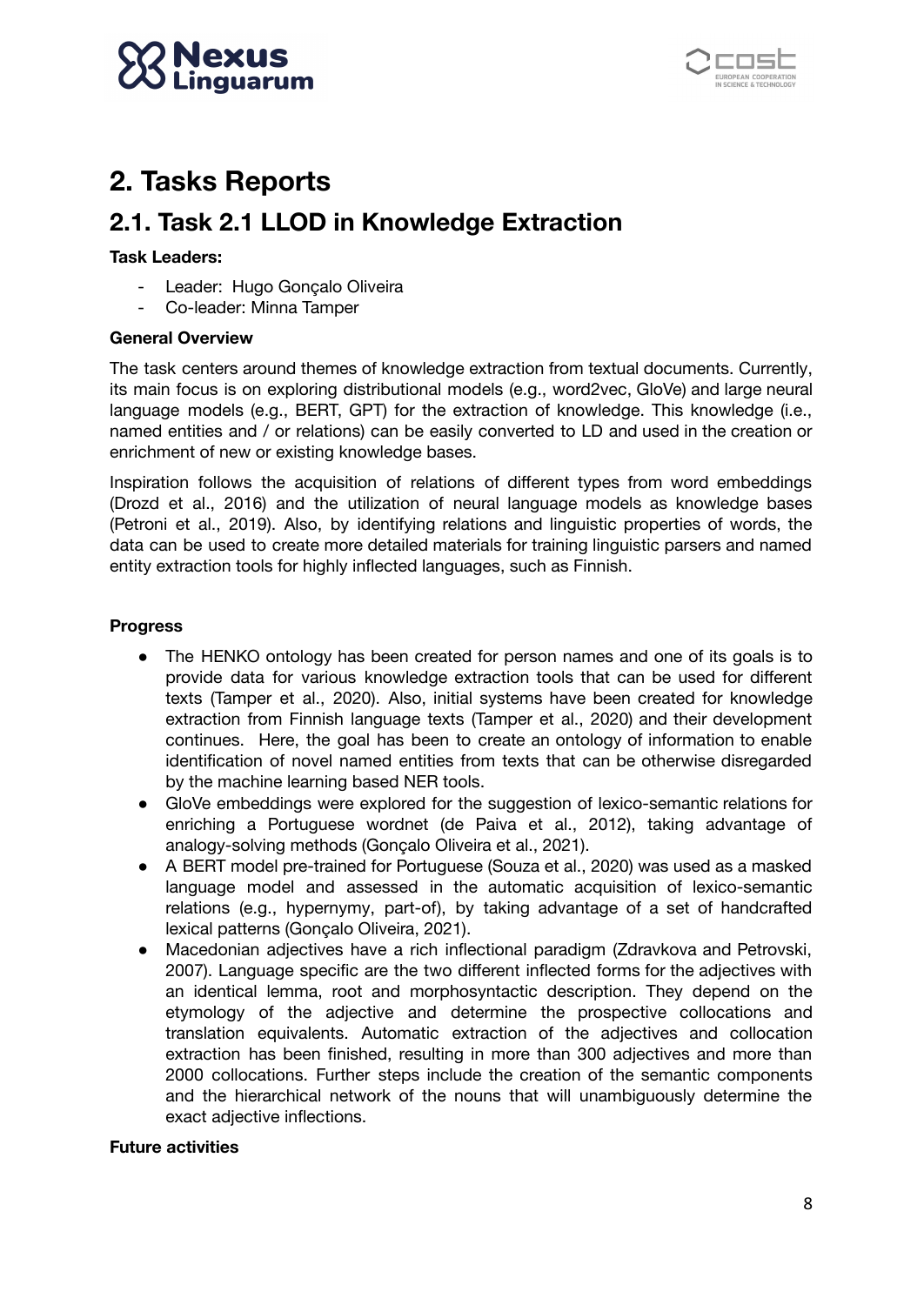



In the future we plan to organize or join online lunch seminars where we can share our work related to, for example, different tasks related to WG2 to share our experiences with other scholars. Currently, we are discussing with organizers of the DH Pizza Lunch Seminar to present work there. The DH pizza seminar has been organized online by Aalto University and University of Helsinki in Finland. We are also planning to collaborate with other working groups to write joint papers. In this scope, we are discussing the preparation of a survey on applications of Deep Learning and LD (T3.2), which should cover Knowledge Extraction.

## <span id="page-8-0"></span>**2.2. Task 2.2 LLOD in Machine Translation**

#### **Task Leaders:**

- Leader: Bharathi Raja Chakravarthi
- Co-leader: John McCrae

#### **General Overview**

LLOD in machine translation can have several applications in particular with respect to the collection of more data for under-resourced scenarios. As such, a particular focus of the work in this task is to do with the collection of novel resources for under-resourced languages. We hope that through the use of LLOD techniques we can build better resources that allow machine translation techniques to be applied more effectively and efficiently to new languages. A survey that charts the use of semantic web technologies in machine translation appears in D. Moussallem et al (2018).

#### **Progress**

- **TWB-Adapt project** This project concerned the development of language resources for use by aid workers in the Rohingya refugee crisis. NUIG collaborated with Translators without Borders to develop novel translation resources, including some of the first digital resources for the Chittagonian and Rohingya languages.
- **DravidianLangTech Workshop** Dravidian languages are primarily spoken in south India and Sri Lanka. Pockets of speakers are found in Nepal, Pakistan, Malaysia, Singapore, other parts of India and elsewhere in the world. We conducted a DravidianLangTech workshop at EACL 2021 to investigate challenges related to speech and language resource creation for Dravidian languages. We also conducted a shared task on machine translation in Dravidian languages. <https://dravidianlangtech.github.io/2021/>

#### **Future activities**

We plan to conduct another shared task on machine translation between Dravidian languages at DravidianLangTech-2022 at ACL 2022.

### <span id="page-8-1"></span>**2.3. Task 2.3 LLOD in Multilingual Question Answering**

#### **Task Leaders:**

- Leader: Mohammad Fazleh Elahi
- Co-leader: Philipp Cimiano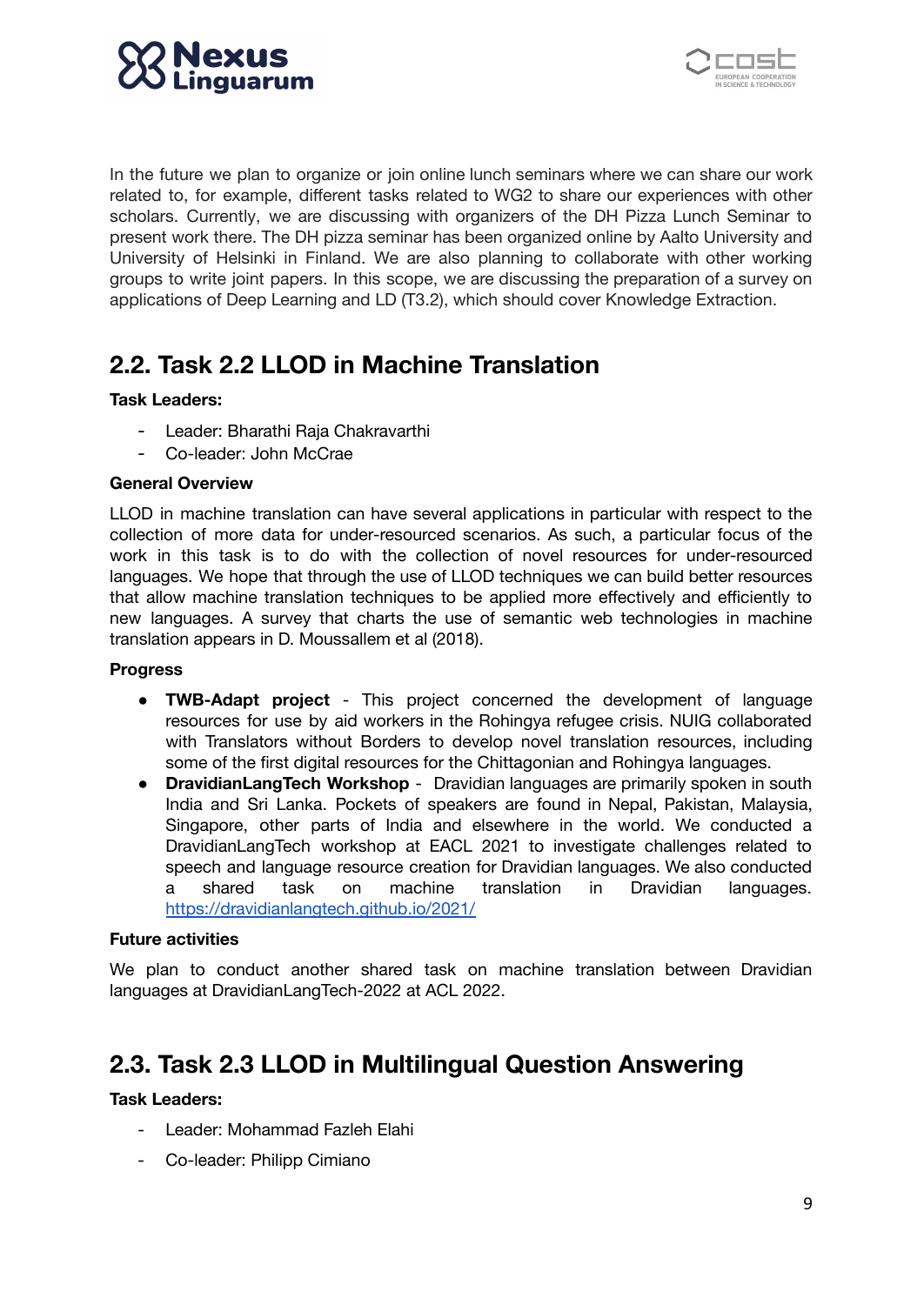



#### **General Overview**

The goal is to develop a model-based multilingual QA that uses an ontology lexicon in lemon format and automatically generates a lexicalized grammar used to interpret and parse questions into SPARQL queries. It is an alternative approach to machine learning technique that suffers from a lack of controllability, making the governance and incremental improvement of the system challenging, not to mention the initial effort of collecting and providing training data. The architecture consists of two components: (i) the grammar generator and (ii) the QA component. The grammar generator (Benz et al., 2020) takes a *lemon* lexicon as input and automatically creates lexicalized grammar rules. The QA component (Fazleh et al., 2021) is a web application that builds an efficient data structure to index the question data for later retrieval.

**Progress**

- **● Multilingual question answering** The grammar generation project generates about 1.8 million questions for English (Fazleh et al., 2021) from 336 lexical entries. It is further extended for German and Italian. The current version is capable of generating more than 1.6 million Italian questions (Nolano et al., 2021) over DBpedia.
- **Multilingual User interface** The QA web application is extended for english, german, and italian. We conducted a usability test of the QA system prompting participants to answer specific questions and evaluate the performance. The evaluation was carried out with 161 students of the database course at Bielefeld University.

#### **Future activities**

Bangla is mainly spoken in Bangladesh and West Bengal (a state of India). The language is morphologically rich and contains complex syntactic constructions. We are developing a Bangla question answering system over WikiData.

We are planning to develop a QA system for Dravidian languages over WikiData. Dravidian languages are spoken in Sri Lanka, Pakistan, South India, Malaysia, and Singapore. It has official status in Sri Lanka, Tamil Nadu, Indian Union, Singapore. The focus is to extend the grammar generation project for Dravidian languages. The task is joint work with cooperation with NUIG, Indian, and Sri Lankan universities.

We are also extending the QA system for Spanish.

## <span id="page-9-0"></span>**2.4. Task 2.4 LLOD in Word Sense Disambiguation and Entity Linking**

#### **Task Leaders:**

Leader: Marco Maru

#### **General Overview**

The application of LLOD is primary in the context of WSD and EL, both in supervised and unsupervised approaches. In fact a LLOD such as BabelNet (Navigli and Ponzetto, 2012) concurrently provide (i) a sound infrastructure to connect word senses across several languages by means of semantic relation edges, and (ii) a repository of knowledge that can be exploited to monitor system performance on traditional evaluation benchmarks.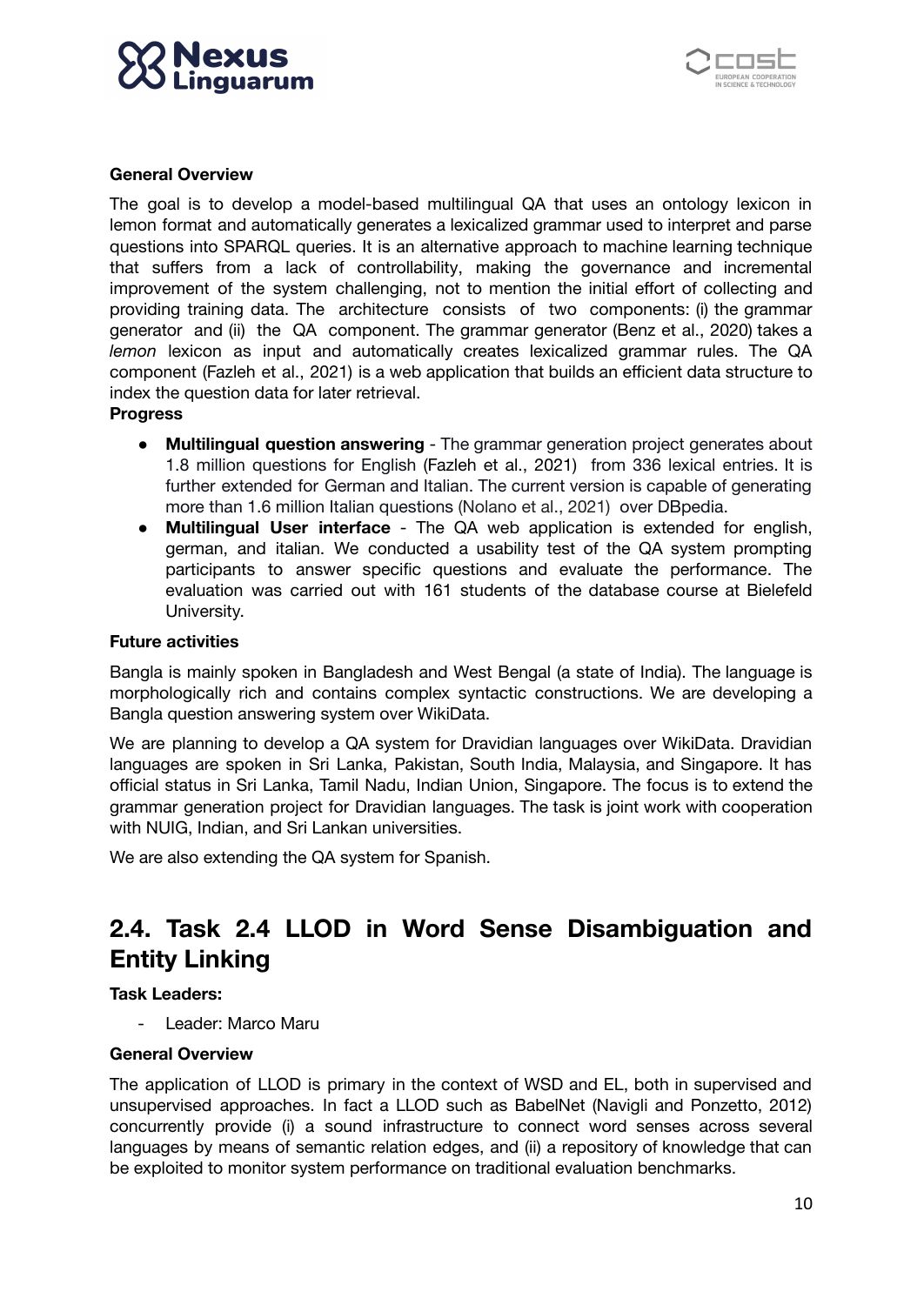



Several works testify to the benefits of pivoting WSD methodologies on LLOD. Among those, authors have made use of contextualized sense embeddings exploiting LLOD to scale multilingually (Scarlini et al., 2020), whereas others have leveraged their structure to build test beds in low-resource environments (Pasini et al., 2021). More recently, the LLOD of BabelNet has also been successfully employed to aid a sense projection approach in creating high-quality training sets in multiple languages (Procopio et al., 2021).

In the context of Task 2.4, we aim to keep harnessing the wealth of knowledge encoded in sources of LLOD in order to further reduce the gap between English and other languages, as well as devising strategies to enhance the quality of the data they inherently feature.

#### **Progress**

So far, we started working on top of the efforts conducted by members of the Sapienza NLP group during the last two years, which already set a new state of the art for WSD applications, with results matching and surpassing the estimated human performance (Barba et al., 2021). The progress to report for this task can be summarized as follows:

- We submitted a research paper to a top-tier venue (under review) demonstrating that WSD is a task far from being considered solved. Particularly, we performed an extensive error analysis conducted on traditional evaluation benchmarks that use WordNet and proposed fresh test beds and challenge sets to better assess actual system capabilities;
- A sound experimental setup is being devised to (i) further delve into the use of Continuous Sense Comprehension (Barba et al., 2021) with a focus on cross-lingual settings, and (ii) to explore the synergies in multi-task approaches concurrently dealing with WSD and Semantic Role Labeling. In light of this, we aim to make further contributions available to the research community by submitting research papers during Q1 2022.

#### **Future activities**

Plans for Task 2.4 are mainly twofold: on the one hand, we aim to keep exploring unprecedented techniques to tackle WSD for instance the proper disambiguation and representation of discourse markers expressions in text and consequently have publications in top-tier venues featuring acknowledgements to the NexusLinguarum consortium. On the other hand, we intend to strengthen the dissemination of past and current works in the context of WSD and EL by re-activating the Sapienza NLP research team weekly reading group so as to host partners from all WGs and foster collaboration. At the same time, we look to involve authors of relevant WSD publications to take part in meetings and brainstorming sessions hosted by other research groups within interested WPs.

### <span id="page-10-0"></span>**2.5. Task 2.5 LLOD in Terminology and Knowledge Management**

**Task Leaders:**

- Leader: Elena Montiel-Ponsoda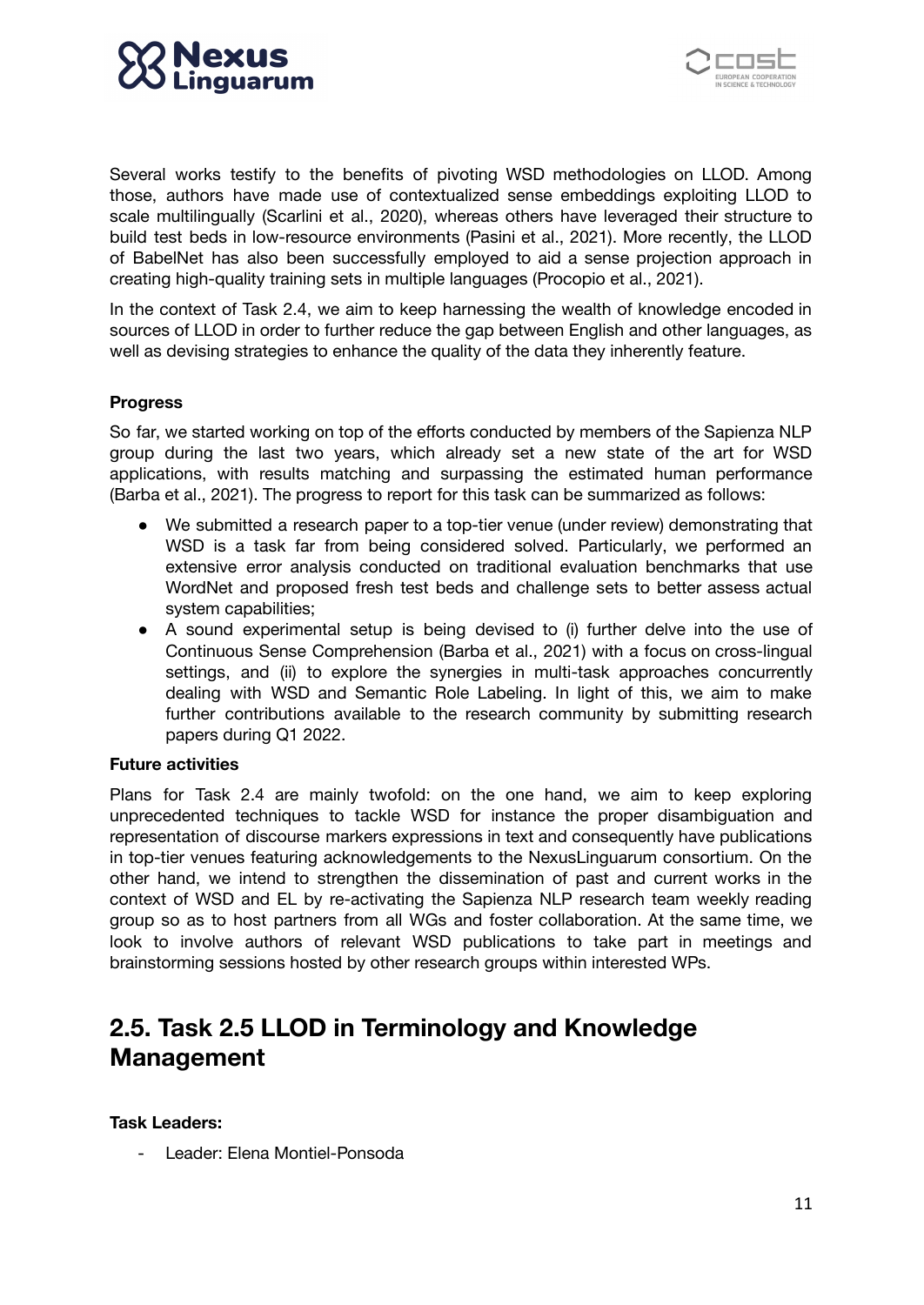



- Co-leader: Rute Costa

#### **General Overview**

LLOD in terminology and knowledge management can serve several purposes. The representation formats provided by the LOD paradigm favor the integration of terminological resources previously isolated or difficult to discover and reuse. The fact that some linguistic and terminological resources are already provided in the LLOD cloud also contributes to the reuse of such resources in further NLP tasks. Terminological resources in LOD formats have proven their value and usefulness in knowledge management tasks, as models to structure and organise domain knowledge. In this regard, several technologies are emerging to cover gaps related to the creation and conversion of terminological resources into LOD formats. These technologies aim at speeding up the creation and exposition of terminological resources in such formats, and/or the conversion of traditional terminological resources into LOD resources. The final objective is to allow a more efficient use of terminological resources for its consumption by both humans and machines.

#### **Progress**

So far, several activities related to the main objectives of this task have been performed:

- **Terminology Summer School** organised by the NOVA CLUNL's board, with Rute Costa as one of the people responsible for the event, which took place in July 2021; Thierry Declerck, Julia Bosque Gil and Rute Costa participated as tutors in 2 different seminars) 1
- **NexusLinguarum has sponsored the TOTH 2021 Conference** held in June 2021. 2
- During the months of July to September, an **exchange visit** (see section 3 for STSMs) happened between researchers at UPM (Patricia Martín-Chozas) and DFKI (Thierry Declerck). Patricia Martín-Chozas visited DFKI in Saarbrücken to work on the TermLex model, an extension of the modelling mechanisms foreseen in the current version of the Ontolex model to deal with terminological data. The result of this effort has been proposed to the Ontology-Lexicon Community Group of the W3C for further discussion and approval by the community.
- Patricia Martín-Chozas presented TermLex at the Ontolex workshop<sup>3</sup>, held on 4th September in Zaragoza, Spain, co-located with the LDK 2021 international conference.
- Workshop "**Terminology in the 21st century: many faces, many places (Term21)"** to be co-located with LREC 2022 [proposal submitted]

#### **Future activities**

In the framework of this task, we are planning the edition of a state of the art paper in "LOD in Terminology and Knowledge Management" as a joint effort, to provide a thorough survey of resources, technological solutions, and projects around this topic.

<sup>1</sup> https://clunl.fcsh.unl.pt/lisbon-summer-school-in-linguistics-2021/

<sup>2</sup> <http://toth.condillac.org/conference>

<sup>3</sup> http://2021.ldk-conf.org/post-conference-w3c-day/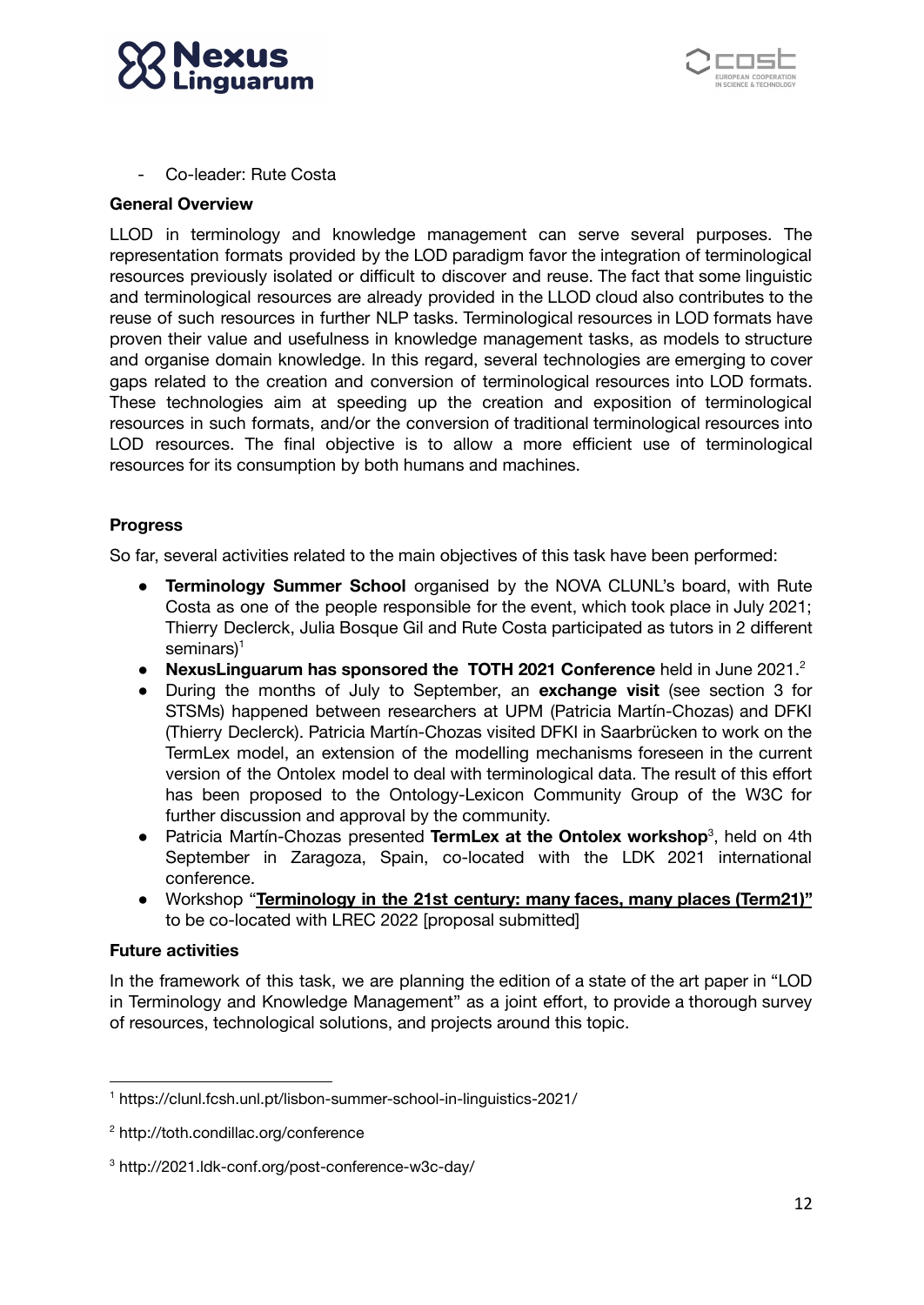



In the specific issue of terminology modelling, we intend to propose the organisation of a tutorial that would be co-located with a relevant conference in the area (LREC, LDK, EKAW, Coling, FOIS, K-CAP, EADH, etc., still to be decided). We have identified a growing demand on modelling solutions for terminological resources, and count on experts in ISO standards and Ontolex among the participants in this task.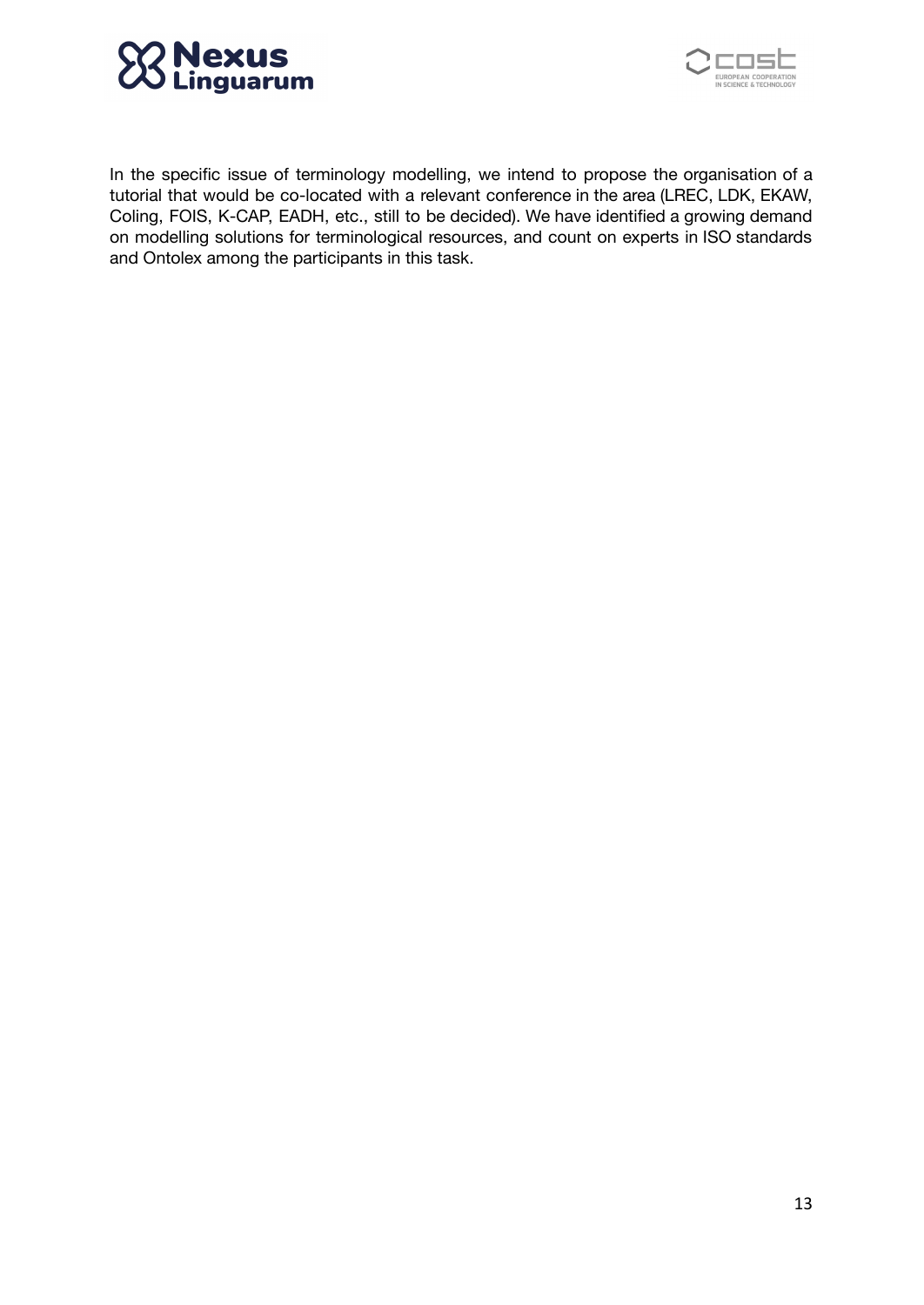



## <span id="page-13-0"></span>**3. Short Time Scientific Missions and Virtual Mobility Grants**

**[UPM-DFKI](https://nexuslinguarum.eu/wp-content/uploads/2021/11/Scientific-report-PatriciaMartinChozas_app6.pdf) STSM:** During this 3-month STSM, Patricia Martín-Chozas from Universidad Politécnica de Madrid (UPM) visited the German Research Center for Artificial Intelligence (*Deutsches Forschungszentrum für Künstliche Intelligenz*, DFKI) to work with Thierry Declerck. This STSM was motivated by the prior cooperation of the applicant group, the Ontology Engineering Group from UPM, with the Speech and Language Technology lab of DFKI GmbH (Berlin) in the context of the Lynx project and the current cooperation with the Multilinguality and Language Technology lab of DFKI GmbH (Saarbrücken, which is the hosting institution for the STSM) in the context of the Prêt-à-LLOD project. Such collaboration has demonstrated the affinity of the work performed in both institutions, which, in this case, lies in the representation of domain-specific language resources (terminologies), that puts together the work carried out in WG1 and WG2. The most important output of this STSM is a draft specification of the possible terminology extension module for OntoLex-Lemon to be considered by the W3C "Ontology Lexica" community group, which is available in the community group [Wiki](https://www.w3.org/community/ontolex/wiki/Terminology.%20This%20document%20contains) site.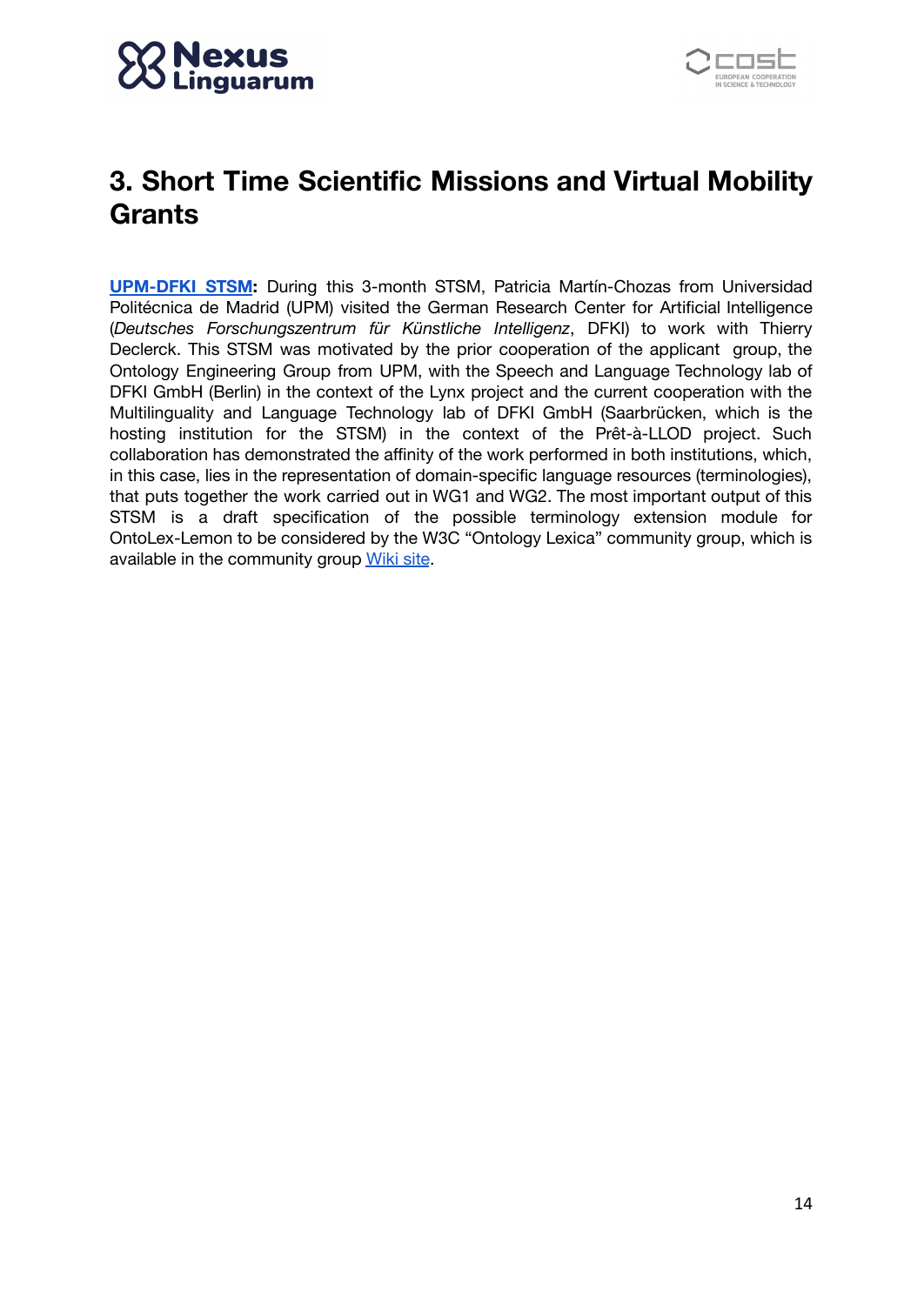



## <span id="page-14-0"></span>**4. Organised Events**

### <span id="page-14-1"></span>**4.1 Bielefeld's Hackathon**

The multilingual question answering (Fazleh et al., 2021) uses an ontology lexicon in the *lemon* format and automatically generates a lexicalized grammar that can be used to interpret and parse questions into SPARQL queries. The approach gives maximum control over the QA system to the developer of the system as every lexicon entry added to the lexicon increases the coverage of the grammar, and thus of the QA system, in a predictable way.

The hackathon aims to improve the QA system on the combination of semantic web and language technologies. The event was online and more than 12 participants from different backgrounds (computer science, linguistics, computational linguistics, semantic web, etc.) actively participated in the hackathon. The participants include academia, industry, and freelancers. An easy-to-use recipe<sup>4</sup> was provided to install and run the grammar generation and user interface. The participants improve the QA system as follow:

- The [coverage](https://scdemo.techfak.uni-bielefeld.de/qahackathon/tutorial/coverage.php#coverage) of the grammar is extended for multiple languages.
- The grammar generation task is extended to [support](https://scdemo.techfak.uni-bielefeld.de/qahackathon/tutorial/coverage.php#new-language) Italian.
- the QA system is ported to other datasets such as [Wikidata](https://scdemo.techfak.uni-bielefeld.de/qahackathon/tutorial/coverage.php) and ArCo (Italian culture [heritage](https://scdemo.techfak.uni-bielefeld.de/qahackathon/tutorial/coverage.php) linked data)
- The user interface is extended to support multilingual questions and multiple datasets.

The activities and the outcome of the hackathon with code and results are available on the webpage<sup>5</sup>. The hackathon led to cooperation with NLP Research Group, University of Naples "L'Orientale", Italy. We developed the first and largest question answering system over linked data for Italian. The outcome titled "An Italian Question Answering System based on grammars automatically generated from ontology lexica" (Nolano et al., 2021) is accepted in the 8th Italian conference of computational linguistics.

## <span id="page-14-2"></span>**4.2 Lisbon Training School**

The Lisbon Summer School took place at the Universidade NOVA de Lisboa from 5-7 July 2021<sup>6</sup>. In the 2nd area of the Summer School (Terminology and Lexicography), and under the support of NexusLinguarum, one of the courses was entitled "Introduction to Linked Open Data in Linguistics", with Thierry Declerck (NexusLinguarum's Science Communication Officer and WG3 co-leader) and Julia Bosque-Gil (WG1 co-leader until October 2021) as lecturers. A second seminar entitled "Linguistic Digital Data in Terminology and

<sup>4</sup> https://scdemo.techfak.uni-bielefeld.de/qahackathon/tutorial/coverage.php

<sup>5</sup> https://scdemo.techfak.uni-bielefeld.de/qahackathon/index.php

<sup>6</sup> https://clunl.fcsh.unl.pt/en/lisbon-summer-school-in-linguistics-2021/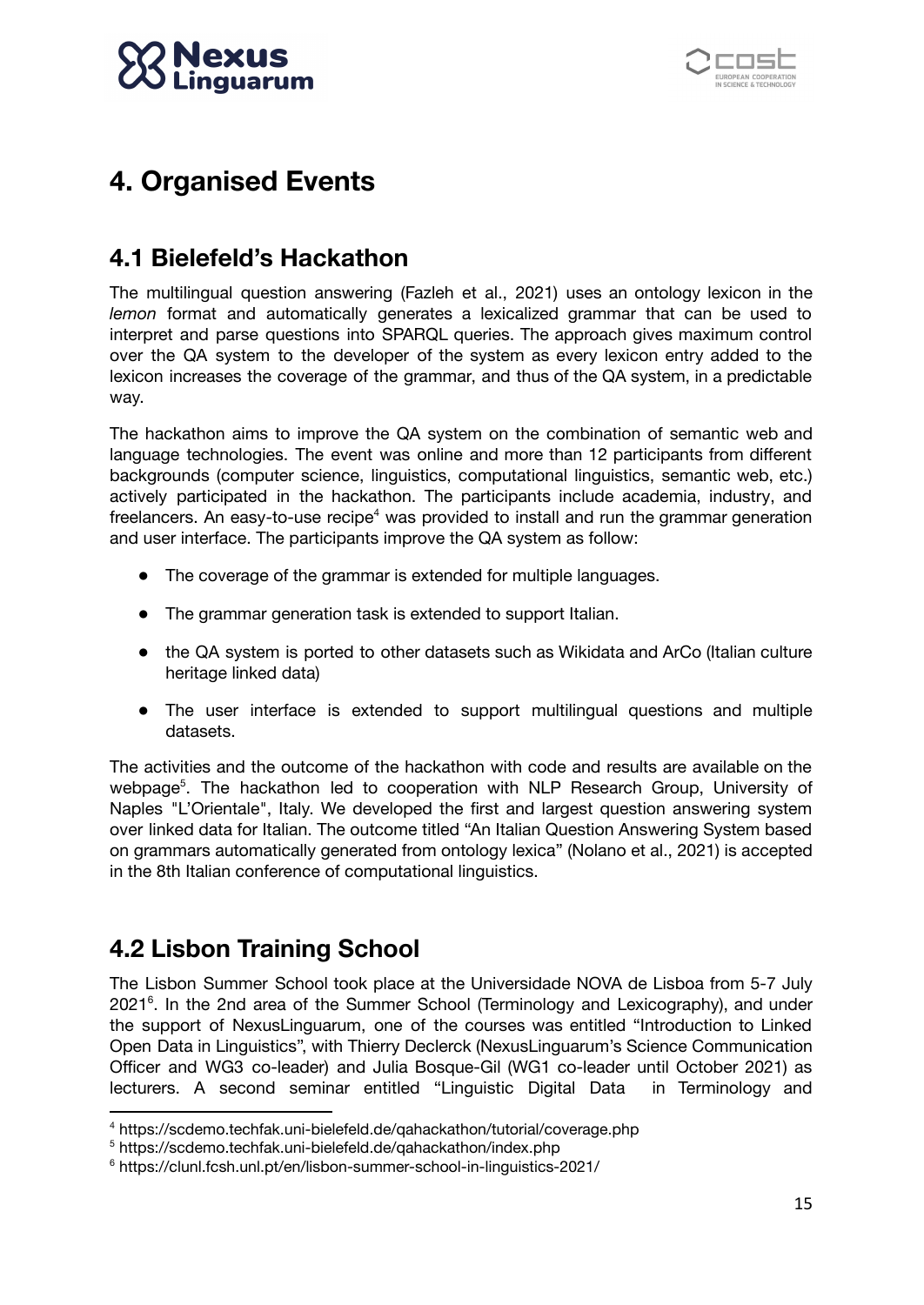



Lexicography" was given by Raquel Amaro and Rute Costa (WG2 co-leader of the Task 2.5). With more than 45 participants for each seminar, both onsite and online, the course aimed to provide people in the fields of digital humanities and computational linguistics with the theoretical underpinnings, as well as practical skills, in the topics of linked data and semantic technologies as applied to linguistics and lexical data.

## <span id="page-15-0"></span>**4.3 TOTh Conference**

The TOTh Conference 2021<sup>7</sup> was held on June 3-4 2021, both onsite and online, with the purpose of bringing together researchers, professionals and, more generally, all those interested in issues related to language and knowledge engineering. With the support of NexusLinguarum, among other institutions, this conference had more than 80 participants, and included talks by Thierry Declerck (NexusLinguarum's Science Communication Officer and WG3 co-leader), as well as by Rute Costa (Task 2.5 co-leader) and Sara Carvalho (WG4 leader).

<sup>7</sup> http://toth.condillac.org/wp-content/uploads/2021/04/TOTh\_2021\_Final\_Program\_Online\_En.pdf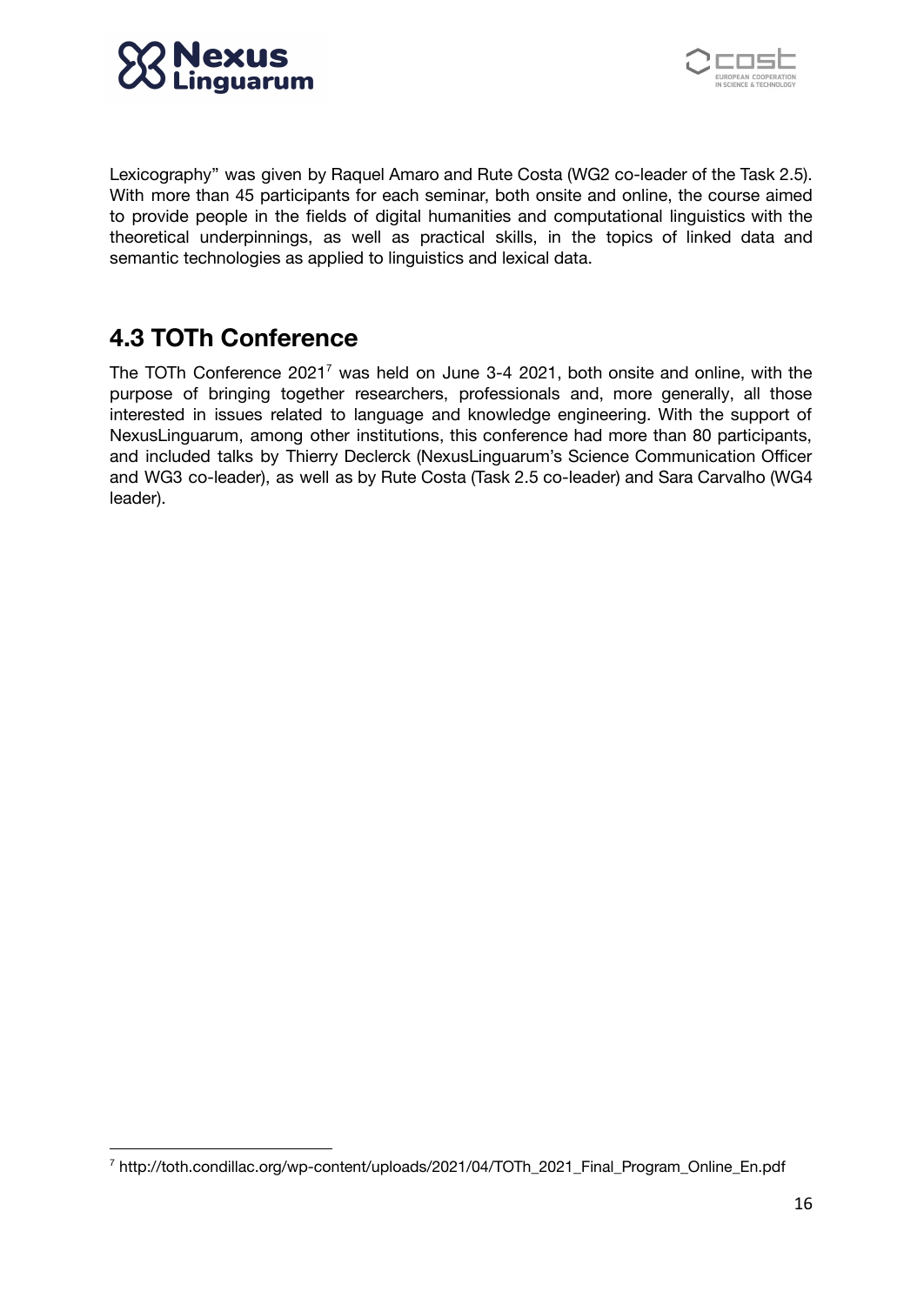## Nexu



## <span id="page-16-0"></span>**5. Interaction with other WGs**

#### **WG2-WG1**

The STSM reported in Section 3, between UPM and DFKI members, merges the objectives of Task 2.5 (LLOD in terminology and knowledge management) and Task 1.1 (LLOD modelling), since the work performed during this 3-month STSM was focused on the design of a new vocabulary extension to represent terminologies as Linked Data. This extension proposal is planned to be discussed within the Ontology Lexica Community Group during the following months in order to be officially approved by the group chairs.

Also in the intersection of WG1 and WG2, a work on cross-lingual model transfer in the Pharmaceutical domain was carried out by members of the Action (Gracia et al., 2020). This includes the transformation of a new version of the Apertium dictionary data in RDF (WG1) as well as its use to support LD-aware NLP services such as sentiment analysis (WG2).

#### **WG2-WG4**

The WG2-WG4 collaboration is twofold:

- 1. A humanities case study (Armaselu et al., 2021a) that proposes an interdisciplinary approach including methods from disciplines such as the history of concepts, linguistics, natural language processing (NLP), and Semantic Web was published at The 3rd Conference on Language, Data and Knowledge (LDK2021). The focus of the paper is to create a comparative framework for detecting semantic change in multilingual historical corpora and generating diachronic ontologies as linguistic linked open data (LLOD). Thus, the paper (1) explores emerging trends in knowledge extraction, analysis, and representation from linguistic data science and (2) describes the main elements of the methodological framework and preliminary planning of the intended workflow.
- 2. A survey (Armaselu et al., 2021b) that presents an overview of the LL(O)D and NLP methods and tools for detecting and representing semantic change was accepted for publication at the Semantic Web Journal. The focus of the paper is how to use such methods and tools in humanities research. The final aim is to provide the starting points for the construction of a workflow and set of multilingual diachronic ontologies within the humanities. Furthermore, the survey focuses on the essential aspects needed to understand the current trends and to build applications in this area of study.

Additionally, the first workshop on Sentiment Analysis & Linguistic Linked Data (SALLD-1, see https://www.salld.org/), took place on September 1, 2021, and was co-located with the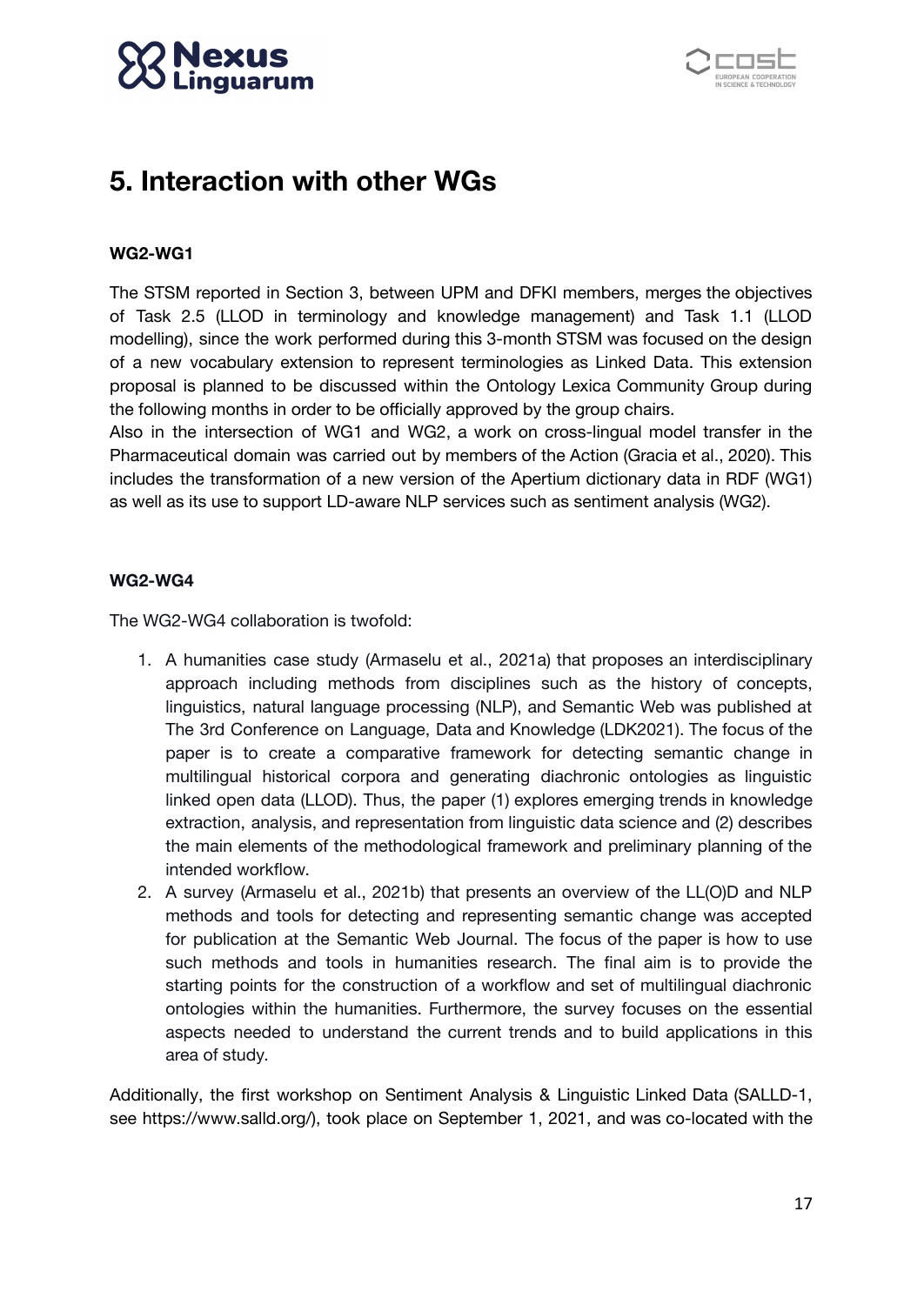



LDK 2021 – 3rd Conference on Language, Data and Knowledge, in Zaragoza, Spain. It was organised by members of WG4 and WG2.

#### **WG2-WG3-WG4**

The STSM "Researching discourse markers expressing opinion with machine learning techniques in a multilingual corpus" (by Giedre Valunaite Oleskeviciene), held during the period from 16/08/2020 to 30/08/2020, was a breakthrough point in the use case 4.2.2 (Social Sciences) in collaboration with WG3 and WG2.

The purpose of the STSM was providing linguistic processing for several languages analyzing multilingual corpus data in English, Bulgarian and Lithuanian, in preparation of the data for the research of automatic detection of discourse markers expressing opinion by using machine learning.

First, we enriched TED-EHL parallel corpus-based social media texts with 4 languages so that the multilingual corpus contains alignments of Lithuanian, Bulgarian, Hebrew, Portuguese, Macedonian, and German languages, with English as pivot language, and with a size of 1.3 million sentences. Then the part of the enriched multilingual corpus comprising 2428 English-Bulgarian-Lithuanian aligned sentences containing the multiword expressions (MWE) as discourse markers or content expressions was manually annotated (1 or 0) in preparation for the machine learning experiments. The manual annotation of the data was carried out in order to refine the data for the successive elaboration, aiming to reach automatic detection of discourse markers expressing opinion. Therefore, during the STSM, we produced the gold standard which was later applied for machine learning.

The STSM "Corpus Analysis of Covid and health-related metaphors" (by Liudmila Mockienė), held during the period from 16/08/2020 to 30/08/2020, was carried out within the research conducted by Kristina Štrkalj Despot, Ana Ostroški Anić and Petya Osenova, who work on a Use Case of Public Health (4.4.1) under Task 4.4 Life Sciences in WG4, also with connections to WG2 and WG3. The aim of the STSM was the extension of multilingual resources, i.e. carrying out research on COVID-19 and health-related metaphors in Lithuanian, as an under-resourced language, based on a multilingual corpus ParlaMint-LT 2.0 (Lithuanian parliamentary corpus). The greatest benefit of the STSM was the possibility to combine forces and not only analyse and process the data, but also represent it as an initial hierarchy/ontology of the frames obtained together with the related entries, which were converted into an interoperable format as LOD, ready to be incorporated into other resources. This goal was possible to achieve only due to close collaboration with the host institution. The STSM also targeted discussions on the possibilities of further joint analysis of tendencies of the use and spread of COVID-19 and health-related metaphors in other languages and domains (news media and social media in a cross-lingual setting), focusing on the Lithuanian data, which will enable both comparison of the research results with the data from ParlaMint-LT 2.0 and the data in other languages.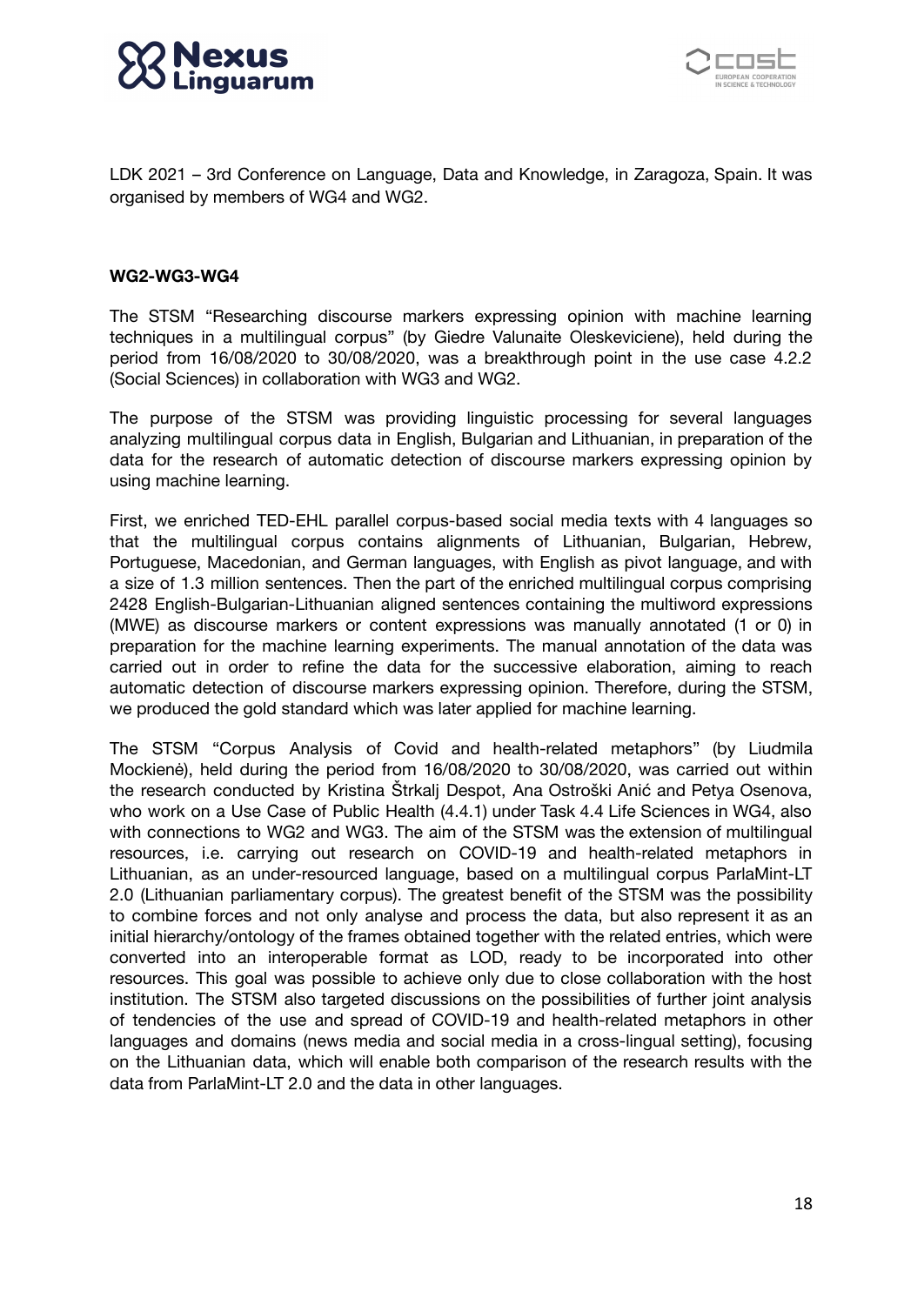



## <span id="page-18-0"></span>**6. Future Directions**

Next steps in WG2 include the organisation of events as a meeting point for researchers from different tasks and working groups, such as the DH Pizza Lunch Seminar of Aalto University; the shared task on machine translation at DravidianLangTech-2022; the weekly reading group of the Sapienza University to foster collaboration with other WGs; the organisation of a tutorial for terminology modeling that would be co-located to a relevant conference in the area, and the organisation of the 4th Summer Datathon on LLOD. Such a datathon is planned in Cercedilla (Spain) in June 2022 and will constitute the second training school of NexusLinguarum. This will be a continuation of the fist training school that took place online in February 2021 (EUROLAN'21) and will focused on WG1 and WG2 developments.

<span id="page-18-1"></span>Furthermore, there are several envisioned collaborations with WG3, specifically T3.2 Deep learning and neural approaches for linguistic data, given its relevance for some of the WG2 tasks. This may include a joint survey-like paper or the joint organisation of a workshop (e.g., a second edition of the Workshop on Deep Learning and Neural Approaches for Linguistic Data); and a state of the art paper on "LOD in Terminology and Knowledge Management" and the intersection with the previously mentioned techniques.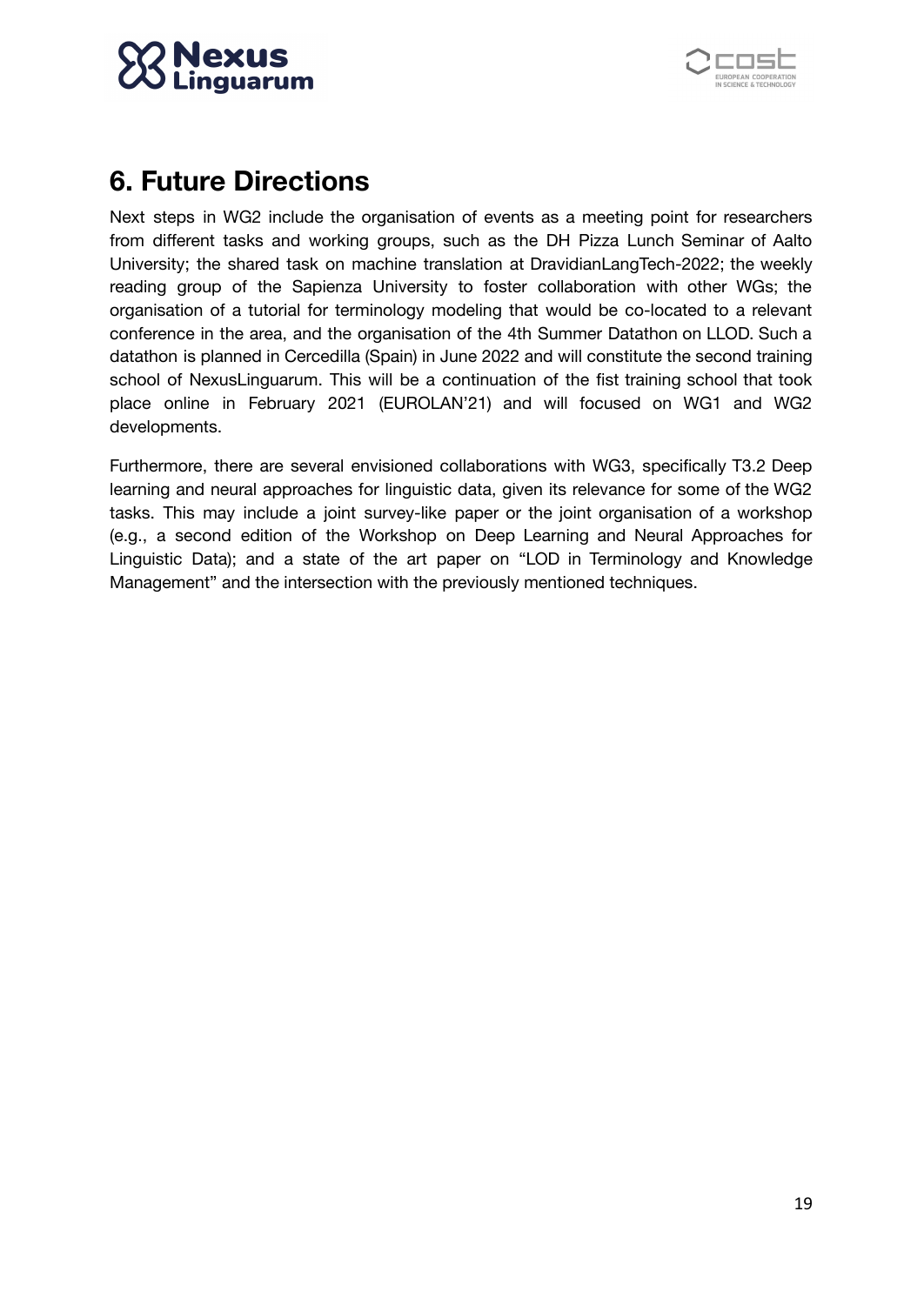



## **7. WG2 Related Publications**

Gonçalo Oliveira, Hugo, Aguiar, Fredson, and Rademaker, Alexandre (2021). On the Utility of Word Embeddings for Enriching OpenWordNet-PT. In Proceedings of 3rd Conference on Language, Data and Knowledge (LDK 2021), volume 93 of OASIcs, pages 21:1–21:13, Dagstuhl, Germany. Schloss Dagstuhl – Leibniz-Zentrum für Informatik.

Gonçalo Oliveira, Hugo (2021). Acquiring Lexico-Semantic Knowledge from a Portuguese Masked Language Model (Extended Abstract). Workshop on Deep Learning and Neural Approaches for Linguistic Data. Skopje, North Macedonia.

Viktoria Benz, Philipp Cimiano, Mohammad Fazleh Elahi, Basil Ell (2020), Generating Grammars from lemon lexica for Questions Answering over Linked Data: a Preliminary Analysis. *In: NLIWOD workshop at ISWC. vol. 2722, pp. 40–55. CEUR-WS.org.*

Mohammad Fazleh Elahi, Basil Ell, FrankGrimm, and Philipp Cimiano (2021). QuestionAnswering on RDF Data based on GrammarsAutomatically Generated from Lemon Models. *In SEMANTiCS Conference, Posters and Demonstrations.*

Gennaro Nolano, Mohammad Fazleh Elahi, Maria Pia di Buono, Basil Ell, Philipp Cimiano. (2021). An Italian Question Answering System based on grammars automatically generated from ontology lexica. Eighth Italian Conference on Computational Linguistics.

Oleškevičienė, Giedrė Valūnaitė, Liebeskind, Chaya, Trajanov, Dimitar, Silvano, Purificação, Chiarcos, Christian & Damova, Mariana (2021). Speaker Attitudes Detection through Discourse Markers Analysis. In Garabík (ed.) Book of Abstract of the Workshop on Deep Learning and Neural Approaches for Linguistic Data, Skopje, North Macedonia, URL: [https://www.juls.savba.sk/attachments/workshop\\_20210930\\_en/workshop\\_20210930\\_book](https://www.juls.savba.sk/attachments/workshop_20210930_en/workshop_20210930_book_of_abstracts.pdf) [\\_of\\_abstracts.pdf.](https://www.juls.savba.sk/attachments/workshop_20210930_en/workshop_20210930_book_of_abstracts.pdf)

Oleškevičienė, Giedrė Valūnaitė & Liebeskind, Chaya (2021). Multiword expressions as discourse markers in Hebrew and Lithuanian. In Proceedings for the First Workshop on Modelling Translation: Translatology in the Digital Age (pp. 46-56). <https://aclanthology.org/2021.motra-1.5/>

Florentina Armaselu, Elena-Simona Apostol, Anas Fahad Khan, Chaya Liebeskind, Barbara McGillivray, Ciprian-Octavian Truică, Andrius Utka, Giedrė Valūnaitė Oleškevičienė, Marieke van Erp. *LL(O)D and NLP Perspectives on Semantic Change for Humanities Research*. Semantic Web Journal (accepted for publication 2021). URL: [link](http://www.semantic-web-journal.net/content/llod-and-nlp-perspectives-semantic-change-humanities-research-0)

Florentina Armaselu, Elena-Simona Apostol, Anas Fahad Khan, Chaya Liebeskind, Barbara McGillivray, Ciprian-Octavian Truică, Giedrė Valūnaitė Oleškevičienė (2021). *HISTORIAE, HIStory of culTural transfORmatIon as linguistIc dAta sciEnce. A Humanities Use Case.* Conference on Language, Data and Knowledge (LDK2021). DOI: [10.4230/OASIcs.LDK.2021.34](https://doi.org/10.4230/OASIcs.LDK.2021.34)

Jorge Gracia, Christian Fäth, Matthias Hartung, Max Ionov, Julia Bosque-Gil, Susana Veríssimo, Christian Chiarcos, Matthias Orlikowski (2020). *Leveraging Linguistic Linked Data for Cross-Lingual Model Transfer in the Pharmaceutical Domain*, in Proc. of 19th International Semantic Web Conference (ISWC 2020), pp. 499–514.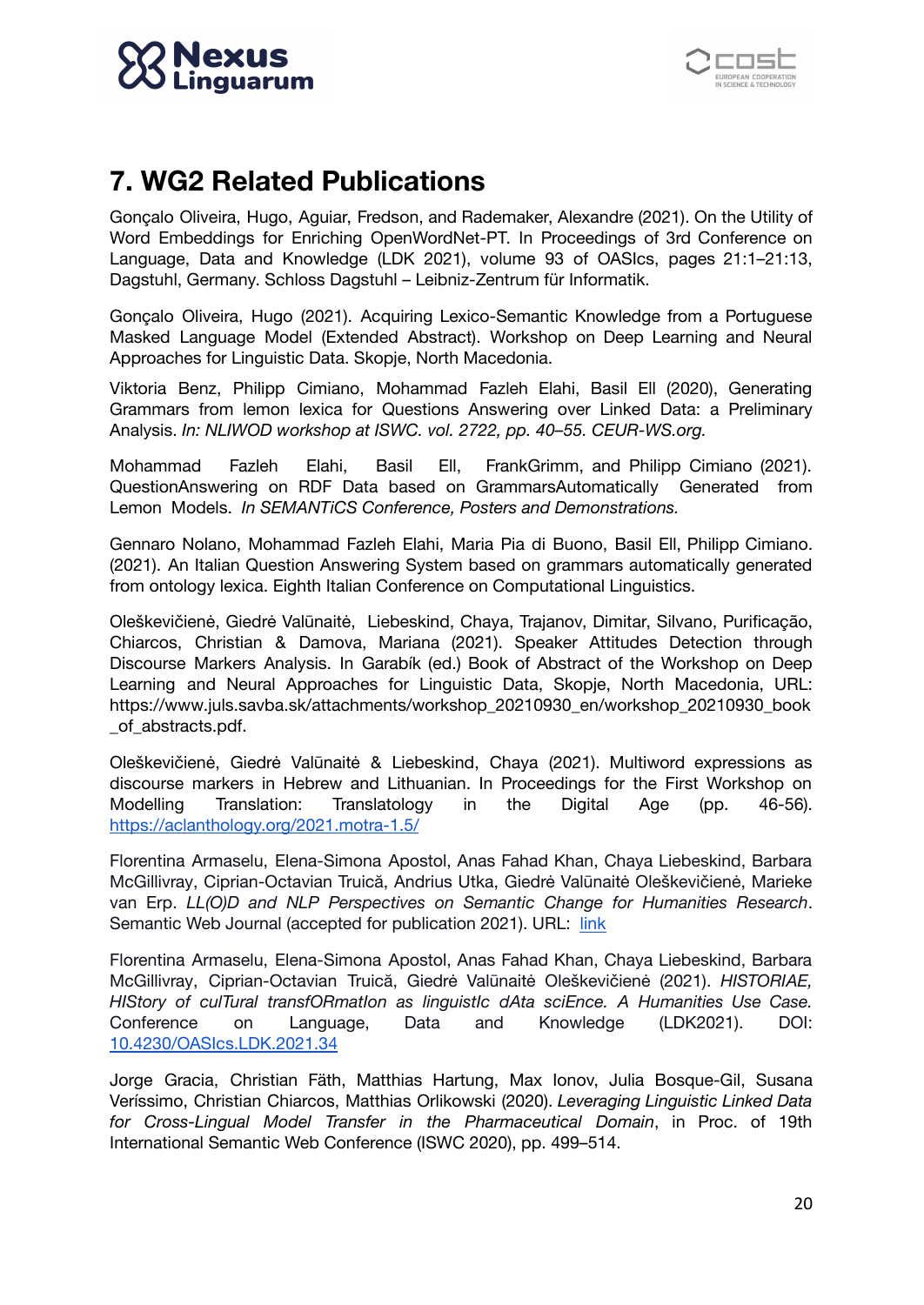



## <span id="page-20-0"></span>**References**

Barba, E., Procopio, L., & Navigli, R. (2021). ConSeC: Word Sense Disambiguation as Continuous Sense Comprehension. In Proceedings of the 2021 Conference on Empirical Methods in Natural Language Processing (EMNLP), pages 1492-1503.

Drozd, A., Gladkova, A., and Matsuoka, S. (2016). Word embeddings, analogies, and machine learning: Beyond king - man + woman = queen. In Proceedings of 26th International Conference on Computational Linguistics: Technical Papers, pages 3519–3530, Osaka, Japan. COLING 2016 Organizing Committee.

Minna Tamper, Petri Leskinen, Jouni Tuominen and Eero Hyvönen (2020). [M](https://seco.cs.aalto.fi/publications/2020/tamper-et-al-names-2020.pdf)odeling and Publishing Finnish Person Names as a Linked Open Data Ontology. *3rd Workshop on Humanities in the Semantic Web (WHiSe 2020)*, pp. 3-14, CEUR Workshop Proceedings, vol. 2695.

Minna Tamper, Arttu Oksanen, Jouni Tuominen, Aki Hietanen and Eero Hyvönen (2020). Automatic Annotation Service APPI: Named Entity Linking in Legal Domain. *The Semantic Web: ESWC 2020 Satellite Events* (Harth, Andreas, Presutti, Valentina, Troncy, Raphaël, Acosta, Maribel, Polleres, Axel, Fernández, Javier D., Xavier Parreira, Josiane, Hartig, Olaf, Hose, Katja and Cochez, Michael (eds.)), Lecture Notes in Computer Science, vol. 12124, pp. 208-213, Springer-Verlag.

D. Moussallem, M. Wauer, A.N. Ngomo, Machine translation using semantic web technologies: A Survey, Web Semantics: Science, Services and Agents on the World Wide Web (2018), https://doi.org/10.1016/j.websem.2018.07.001

Navigli, R., & Ponzetto, S. P. (2012). BabelNet: The automatic construction, evaluation and application of a wide-coverage multilingual semantic network. Artificial intelligence, 193, 217-250.

Pasini, T., Raganato, A., & Navigli, R. (2021). XL-WSD: An Extra-Large and Cross-Lingual Evaluation Framework for Word Sense Disambiguation. In Proceedings of the AAAI Conference on Artificial Intelligence. AAAI Press.

Petroni, F., Rocktaschel, T., Riedel, S., Lewis, P., Bakhtin, A., Wu, Y., and Miller, A. (2019). Language models as knowledge bases? In Proceedings of 2019 Conference on Empirical Methods in Natural Language Processing and 9th International Joint Conference on Natural Language Processing (EMNLP-IJCNLP), pages 2463–2473. ACL.

Procopio, L., Barba, E., Martelli, F., & Navigli, R. (2021). MultiMirror: Neural Cross-lingual Word Alignment for Multilingual Word Sense Disambiguation. In Proceedings of the Thirtieth International Joint Conference on Artificial Intelligence (IJCAI), pages 3915-3921.

de Paiva, V., Rademaker, A., and de Melo, G. (2012). OpenWordNet-PT: An Open Brazilian WordNet for Reasoning. In Proceedings of 24th International Conference on Computational Linguistics, COLING (Demo Paper).

Scarlini, B., Pasini, T., & Navigli, R. (2020). With more contexts comes better performance: Contextualized sense embeddings for all-round word sense disambiguation. In Proceedings